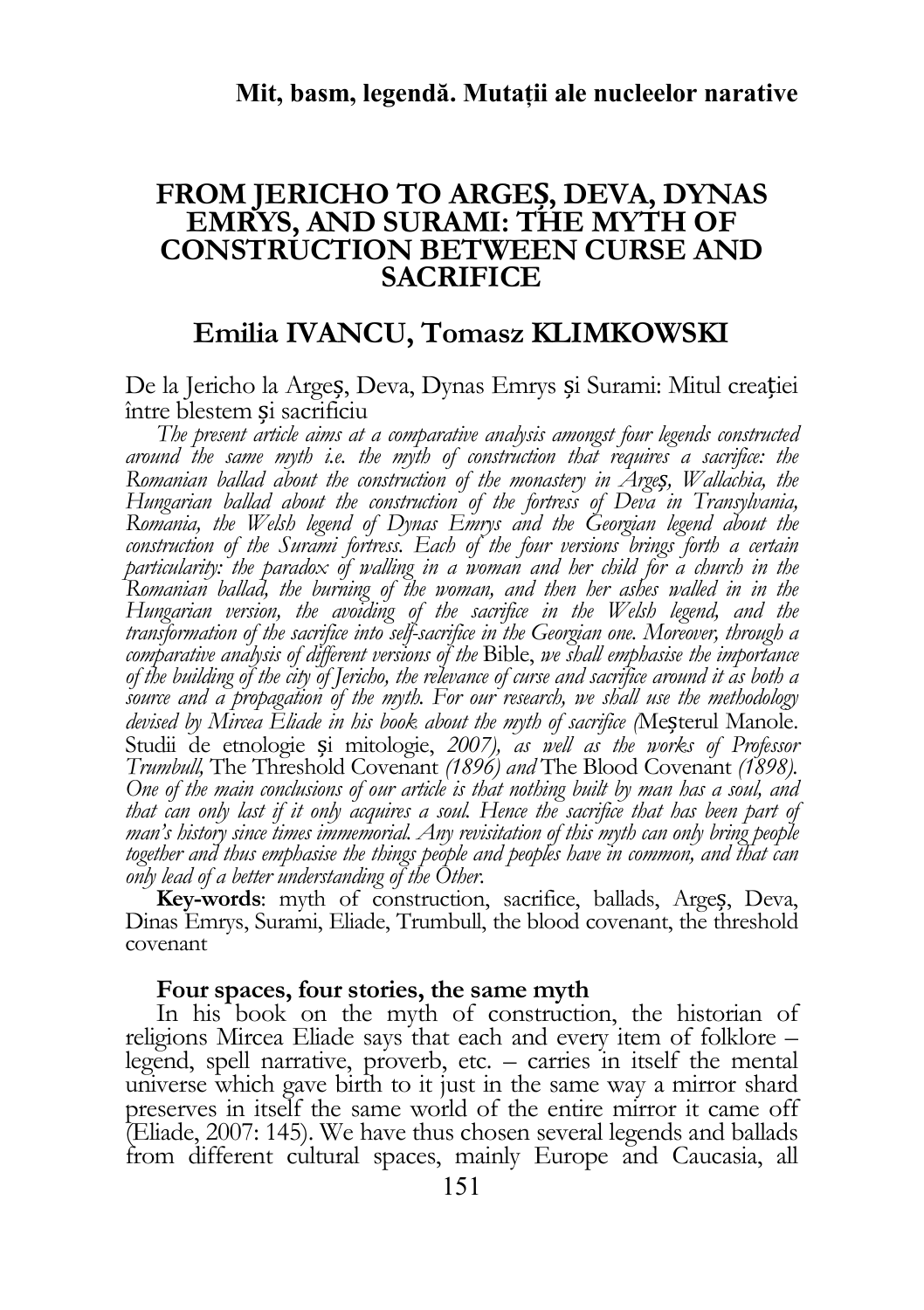having as core the myth of construction that depends on human sacrifice in order to analyse them comparatively. Yet the purpose of our analysis will not be that of researching the history of these ballads or legends, but rather of researchingthe worlds each of them encompasses in themselves, thus trying to understand the actants of these worlds better, and the mechanisms and meanings of both myth and sacrifice in each of the cultural spaces which produced them, and last but not least the many possible shapes that the myth of construction that requires a sacrifice. The mythical legends and ballads we shall analyse are the following: the Romanian legend of the monastery of Argeș in Romania, the Hungarian legend about the fortress Deva in Transylvania, Romania, the legend of the fortress Dinas Emrysin Wales, and last but not least the legend of Surami fortress in Georgia, Caucasia. We have chosen the Romanian ballad because of the unusual paradox held within: the sacrifice of the master builder's wife with child that are walled in the structure of a monastery; the Hungarian ballad which is very similar to the Romanian ballad, except for the way the master builder's wife is sacrificed, the Welsh ballad because it brings together two myths – that of the beasts lying under the foundation of a construction and that of sacrifice, which is, solely here, avoided in the end, and the Georgian ballad where the sacrifice required by the construction to stand turns into self-sacrifice –another unusual situation. Consequently, when approaching these ballads, we shall treat them as if they were shards from a mirror, and thus we shall analyse the worlds each of them expresses. An extensive initial part of our research will be dedicated to the way the Biblical text (the Old Testament) reflects and preserves the human sacrifice at the same time through different forms of threshold and blood covenants, the most important of which being that of the city of Jericho, and, how these they have been modified through different translations, and thus obliterated from the contemporary mind.

We shall start our analysis with the status and role of sacrifice in the world's cosmogonies, in man's relation to divinity, in man's perception of the world he inhabits, and the way the meaning and form of sacrifice have changed in time since ancient times to contemporaneity. Yet, in order to approach the topic of sacrifice, here are two elements that predefine it, and analysed by the 19th century researcher H. Tray Trumbull in two of his books: one of them is the threshold which functioned as an altar in primitive tents or caves, while later on its sacred functions being transferred to the hearth, and then also, in some cases to the cornerstone of a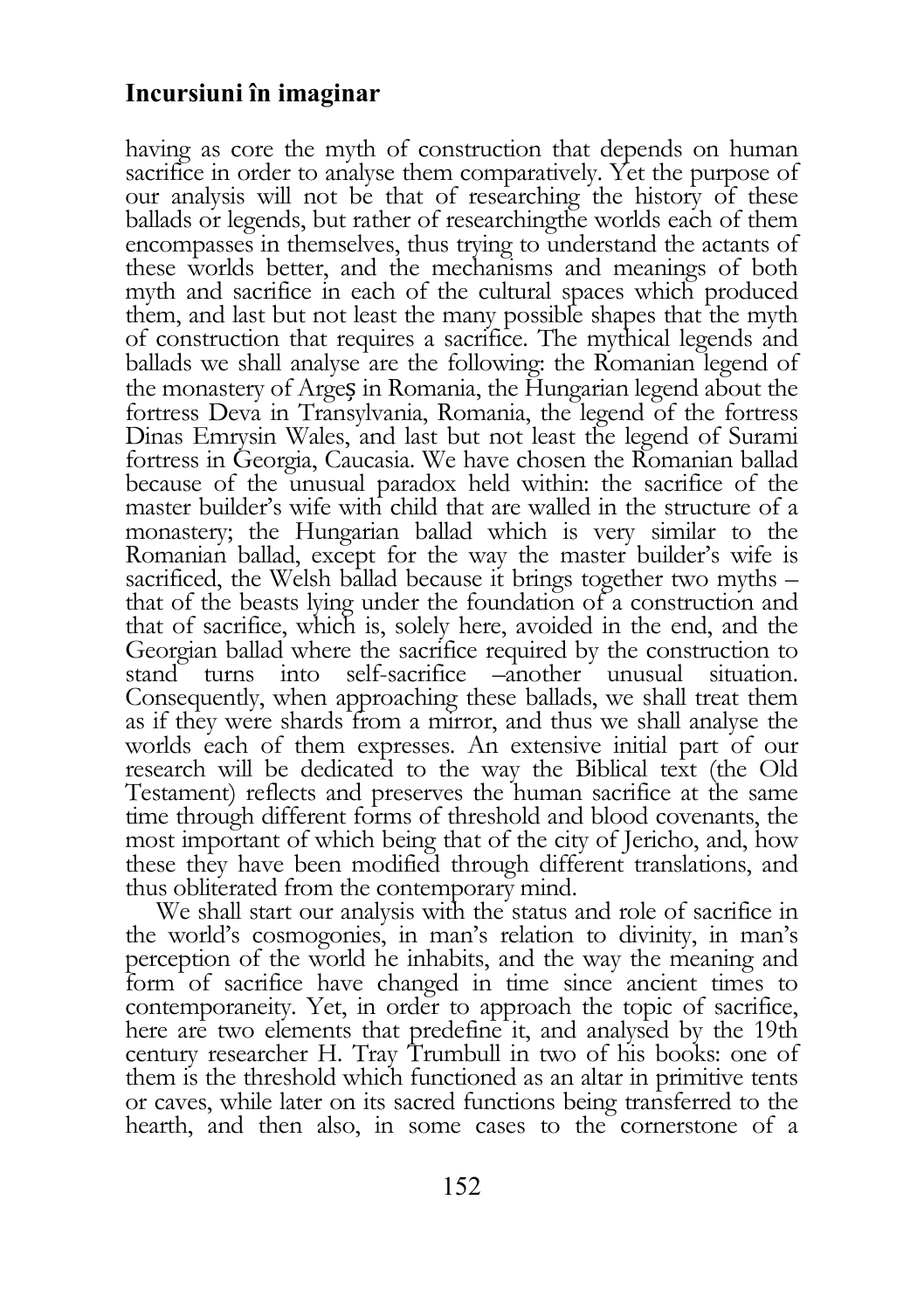construction (Trumbull, 1896: 22-23) being even identified with the latter; secondly, the general conviction that

blood is life, that the heart, as the blood-fountain, is the very soul of every personality; that blood-transfer is soul-transfer; that bloodsharing, human, or divine human, secures an inter-union of natures; and that a union of the human nature with the divine is the highest ultimate attainment reached out after by the most primitive, as well as by the most enlightened, mind of humanity. (Trumbull, 1898: V)

Consequently, the sacrifice in human history cannot but be approached, and finally hopefully be understood with the help of these two elements, which, i.e. each one of them, separately, and sometimes with the help of both covenants: the blood covenant, and the threshold covenant. They defined both man's relation to the other and implicitly with God, and their reflection is utterly to be seen even in today's religions, even in Christianity, where the symbolism remained the same, apparently in a world devoid of ancient myths, a world which whatsoever has paradoxically preserved a myth-like mechanism of functionality, whose rituals remind us, in their essence of ancient times.

#### SACRIFICE

 $\overline{a}$ 

According to Mircea Eliade, the myth of construction which requires a human sacrifice belongs to the array of cosmogonic myths because the human sacrifice is an imitation of the primordial act of creating the world (Eliade, 20017: 169). The cosmogonic myths in themselves create order out of chaos and very many times this order is created though the (self-) sacrifice (i.e. a violent death) of a god or a saint or an animal, for example the sacrificing of Purusha, the one thousand hands and one thousand legs giant sacrificed by the gods in order to create the earth. In Northern mythology, the primordial giant, Ymir, was sacrificed by the three brothers Odhin, Vili and Ve, who created the earth out of his body, the sea out of his blood, the stones out of his bones, the woods out of his hair, the sky out of his skull, and out of his brain the clouds. (Eliade, 2007: 192)1Romanian 192)1Romanian folk legends about the creation of the world are very interesting in what regards the juxtaposition of pagan and Christian elements or, to put it differently, which preserve the pagan core and rather fold it in Christian elements. Some very relevant examples would be here the creation of different healing plants

<sup>1</sup>For more examples, see the entire chapter 'The cosmogonic myth –an archetypal archetypal model'.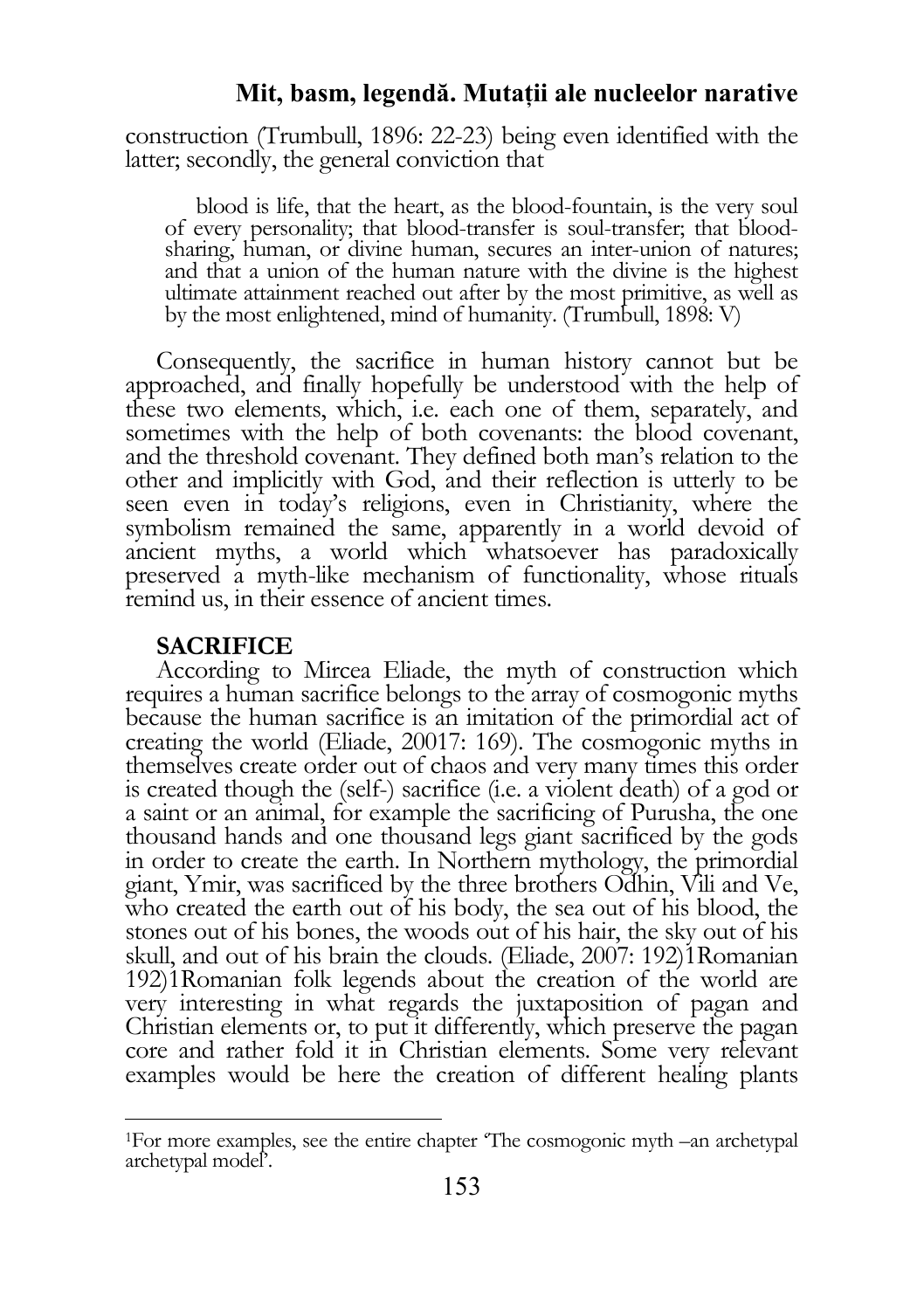which, according to folk legends, either from the blood of Jesus Christ, which dropped while he was on the cross, as in the case of the vine being born out of Christ's blood (Eliade, 2007: 328-329) or the way the guilder rose was born out of the blood of Noah who, while he was building his ark, cut his finger, and drops of blood fell on the ground and there rose the tree. (Oisteanu, 2004: 111) Both Mircea Eliade and Andrei Oisteanu give numerous examples of such legends all from many different spaces, not only European, of the plants or flowers which are born out of the blood of a god, saint or of a hero/heroine who found a tragic death (Eliade, 2007: 323-348; Oisteanu, 2004: 111-115). Probably the most recent example in the history of mankind is Jesus Christ's sacrifice for the renewal of the world and for the salvation of the people; Christianity is thus the new world born out the sacrifice of God's son, the chaos preexisting it being restored to order.

#### CURSE AND SACRIFICE IN THE OLD TESTAMENT

The Bible contains at least two motifs that recall the legend of blood covenant. Actually, these two motifs, put together, form the nucleus of the legend. Taken separately, as they appear in the Bible, they belong to different stories, which differ also in the form of narration.

The first motif is hardly sketched. In the original Hebrew text, the whole story was summarized in two passages, put in two different books of the Bible.

A literal translation runs as follows:

"And Joshua adjured them at that time, saying, Cursed be the man before the LORD, that riseth up and buildeth this city Jericho: he shall lay the foundation thereof in his firstborn, and in his youngest son shall he set up the gates of it." (Joshua 6, 26; King James Bible)

"In his days did Hiel the Bethelite build Jericho: he laid the foundation thereof in Abiram his firstborn, and set up the gates thereof in his youngest son Segub, according to the word of the LORD, which he spoke by Joshua the son of Nun." (1 Kings 16, 34; King James Bible)

The presentation of the story is not only brief, but also enigmatic, allowing several different interpretations. The most common and, apparently, the most natural one says that after conquering and destroying the city, Joshua (or Jahveh who "speaks by him") curses him who will dare rebuild Jericho, so that he will lose his sons, at the beginning and at the end of the building process. After four centuries, during the reign of Ahab, presented as a period of moral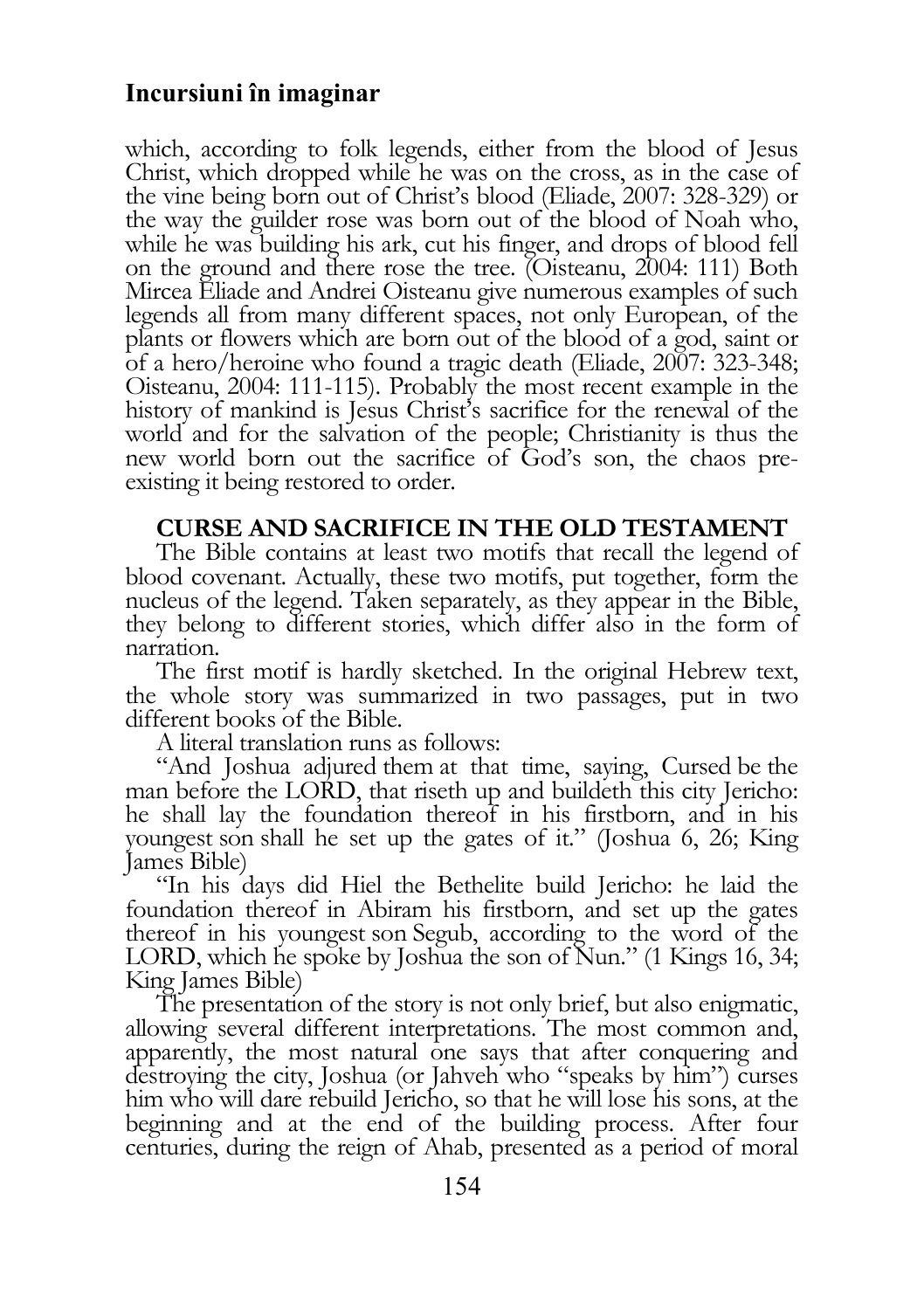decay, Hiel the Bethelite accepts the challenge. He succeeds in rebuilding the city, but two of his sons die, and the new Jericho becomes their symbolic grave. This interpretation suits the general understanding of the biblical message imposed by Judaism and Christianity: he who does not obey God will be punished.

However, the Greek version of the Old Testament, the Septuagint, contains an additional passage that follows the first one and anticipates the second one from the Book of Kings. Perhaps the whole account was initially found in the Book of Joshua. When the Hebrew Old Testament was definitively redacted, the second part could have been moved to the Book of Kings, in order to show depravity and disobedience against Jahveh in the days of Ahab. The Septuagint version would have merged both versions, the old and the new one, which resulted in unnecessary repetition and incoherence (different names). The passage in question runs as follows:

"And so did Hozan of Baethel; he laid the foundation in Abiron his first-born, and set up the gates of it in his youngest surviving son." (Brenton Septuagint Translation)

The text does not say: "That happened to Hozan" nor "It was fulfilled when Hozan", but "So did Hozan". The rebuilder of Jericho is not punished by the death of his sons, he seems to kill them himself when rebuilding the city. Aware of the curse, he sacrifices his sons instead of trying to rebuild the city without losing them. He lays the foundations on his firstborn son,and sets up the gates on the youngest one, according to Jahveh's words, uttered by Joshua. He seems to have outwitted Jahveh, making use of his commandment in a devious way, in order to make sure that the city will be rebuilt successfully. However Hiel or Hozan having deceived Jahveh would still be acceptable for the traditional exegesis of the Bible. This interpretationt even emphasizes the depravity of the people who lived in the time of Ahab, "Jahveh's enemy".

However, the form itself of the account, brief and enigmatic, shows an attempt of camouflage. Its author seems to feel obliged to relate the story, but he relates it in a cryptic way, especially when the role of divinity is concerned. This permits a third interpretation, a non-religious one, which takes into account historical and social circumstances. Judaism has evolved from primitive beliefs similar to the other religious cults of that area, combatted later by Judaism itself and presented as barbaric. Further redactions of the Old Testament tried to hide these shameful similarities, but some traces of them are still to be found in the text. From this point of view, Joshua's statement can be understood not as a curse meant to discourage a potential daredevil from rebuilding the city, but an offer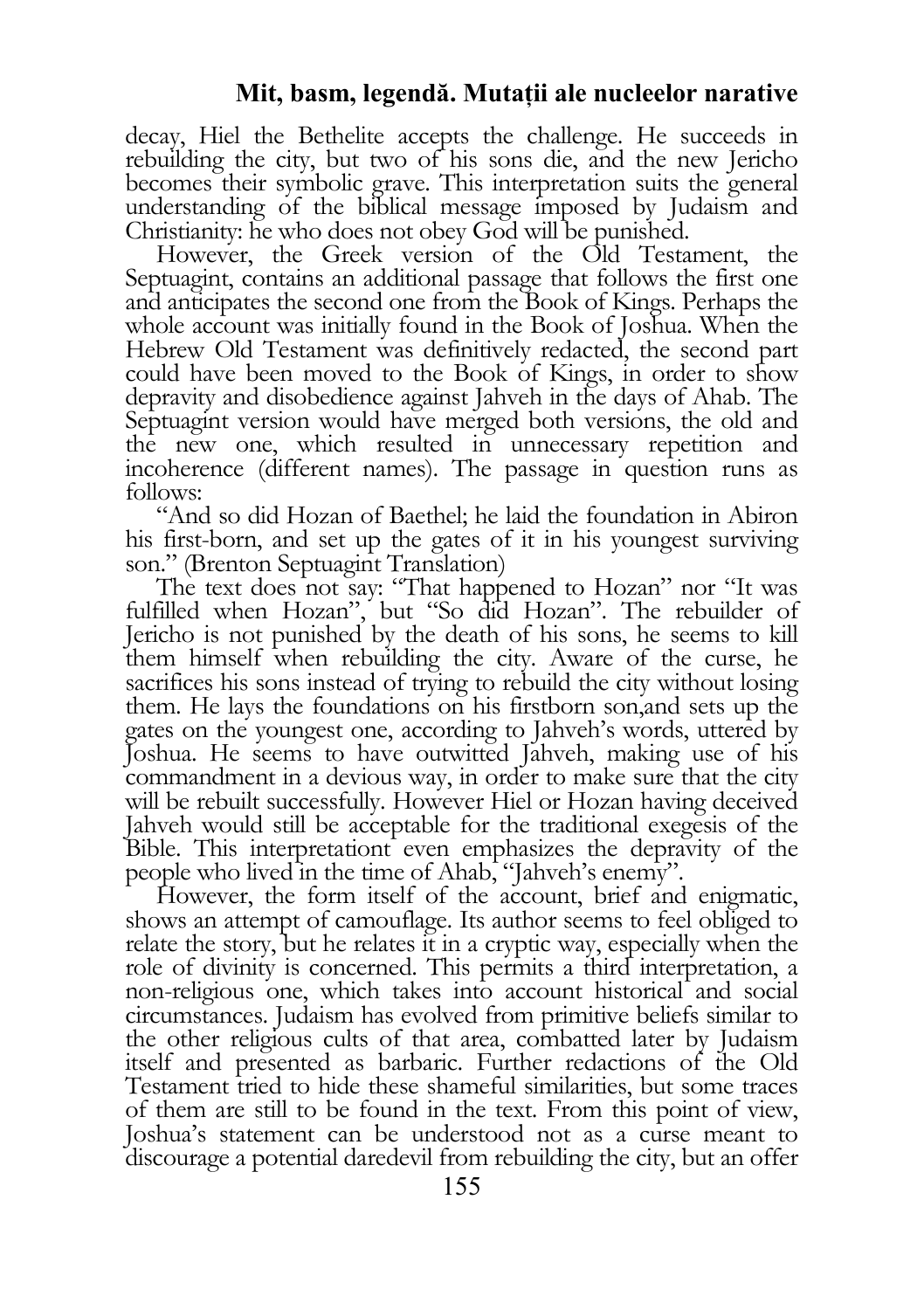of blood covenant. Jahveh accepts a possible rebuilding of the city, but requires a sacrifice in return, according to an old custom. Hiel or Hozan accomplishes his will and sacrifices his sons, but he sacrifices himself as well, as he will be 'arūr – "cursed" (the same term is used in the Book of Genesis for Cain). He reaches his goal, but he has to shoulder the blame. Of course, such interpretation is unacceptable for the traditional exegesis, because it makes Jahveh a cruel god of a primitive religion.

The possibility of different interpretations is reflected in translations, cf. a sentence from 1 Kings 16, 34: "ba'Åbîrām<br>bəkōrōw yissədāh, ūbiŚğib [or: ūbiŚğūb] sə îrōw hissîb bəkōrōw yissədāh, ūbiŚ@îb [or: dəlāṯehā"(Hebrew: Westminster Leningrad Codex) – "he laid the foundation thereof in Abiram his firstborn, and set up the gates thereof in his youngest son Segub".

Some translations, especially the oldest of them, are very literal:

"ἐντῷ᾿ΑβιρὼνπροτοτόκῳαὐτοῦἐθεμελίωσεναὐτὴνκαὶτῷΣεγοὺβτ ῷνεωτέρῳαὐτοῦἐπέστησεθύραςαὐτῆς" (Greek: Septuagint).

"in Abiram primitivo suo fundavit eam et in Segub novissimo suo posuit portas eius" (Latin: Biblia Sacra Vulgata).

"he laid the foundation thereof in Abiram his firstborn, and set up the gates thereof in his youngest son Segub" (English: King James Bible).

Other translations often introduce paraphrases such as "on the grave of", "with the death of", "with the loss of", "at the cost of" or even "with the sacrifice of" instead of "in" or "on". Actually, it does not elucidate the text:

"temelia i-a pus-o pe [mormântul lui] Abiron, întâiul său-născut, iar porțile i le-a asezat pe [mormântul lui] Segub, fiul său mai mic" (Romanian: Anania)

"тури основите му със [смъртта на] първородния си [син] Авирон, и постави вратите му със [смъртта на] най-младия си син" (Bulgarian)

"he laid the foundation thereof with the loss of Abiram his firstborn, and set up the gates thereof with the loss of his youngest son Segub" (American Standard Version)

"He laid its foundation at the cost of Abiram his firstborn, and set up its gates at the cost of his youngest son Segub" (English Standard Version)

"il en jeta les fondements au prix d'Abiram, son premier-né, et il en posa les portes au prix de Segub, son plus jeune fils" (French: Louis Segond)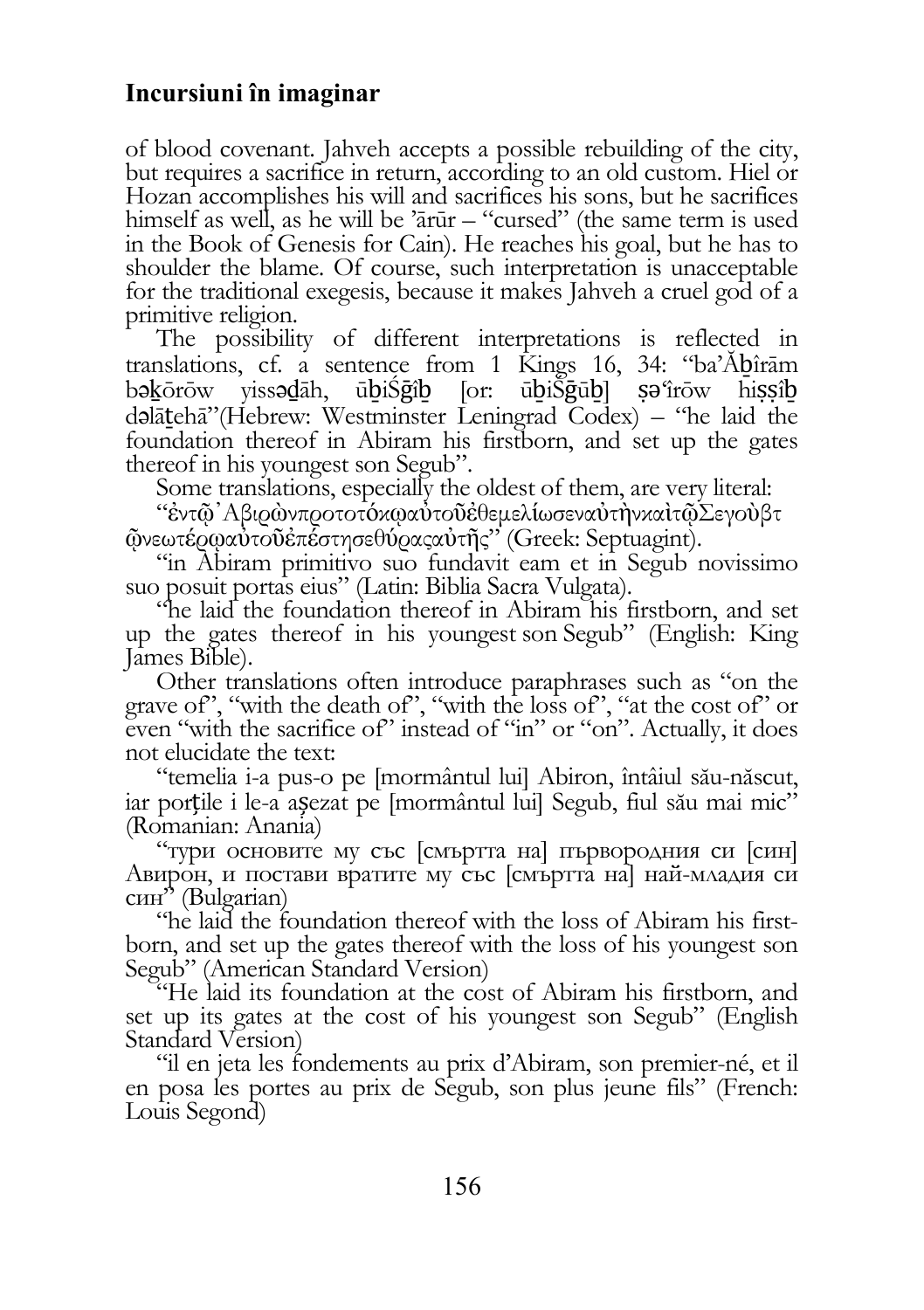"Dhíol sé a chéadghin, Aibíorám, mar cháin ag leagan a mháithreacha, agus Sagúb, am mac ab óige leis, ag tógáil a gheataí." (Irish: An Bíobla Naofa)

"uz žrtvu svoga prvorođenca Abirama podigao je temelje, a uz žrtvu svoga mezimca Seguba postavio je gradska vrata" (Croatian Bible)

Some translations, however, clearly argue for one of the possible interpretations, usually the first one: "while rebuilding the city, Hiel was punished by the death of his sons":

"He laid its foundations just as his firstborn son Abiram was dying, and he erected its gates while his youngest son Segub was dying" (International Standard Version)

"Quando lançou os seus alicerces, morreu-lhe Abirão, seu primogênito; e quando colocou as suas portas, morreu-lhe Segube, seu filho mais moço" (Portuguese Bible)

The original wording is avoided, because it could mean that Hiel's son were killed and put in the foundation or even laid there alive, in order to make a threshold covenant, suggested by God.

While the first story recalls the legend of blood covenant by the fact of building that involves a sacrifice, the second one resembles it in the way of choosing the victim. Compared to the first account, the second one, found in the Book of Judges 11, 29-40, is fully dramatized, but even so it remains enigmatic as well:

"29 Then the Spirit of the LORD came upon Jephthah, and he passed over Gilead, and Manasseh, and passed over Mizpeh of Gilead, and from Mizpeh of Gilead he passed over unto the children of Ammon. 30And Jephthah vowed a vow unto the LORD, and said, If thou shalt without fail deliver the children of Ammon into mine hands, 31 Then it shall be, that whatsoever cometh forth of the doors of my house to meet me, when I return in peace from the children of Ammon, shall surely be the LORD'S, and I will offer it up for a burnt offering. 32 So Jephthah passed over unto the children of Ammon to fight against them; and the LORD delivered them into his hands. 33 And he smote them from Aroer, even till thou come to Minnith, even twenty cities, and unto the plain of the vineyards, with a very great slaughter. Thus the children of Ammon were subdued before the children of Israel.

34 And Jephthah came to Mizpeh unto his house, and, behold, his daughter came out to meet him with timbrels and with dances: and she was his only child; beside her he had neither son nor daughter. 35 And it came to pass, when he saw her, that he rent his clothes, and said, Alas, my daughter! thou hast brought me very low, and thou art one of them that trouble me: for I have opened my mouth unto the LORD, and I cannot go back. 36 And she said unto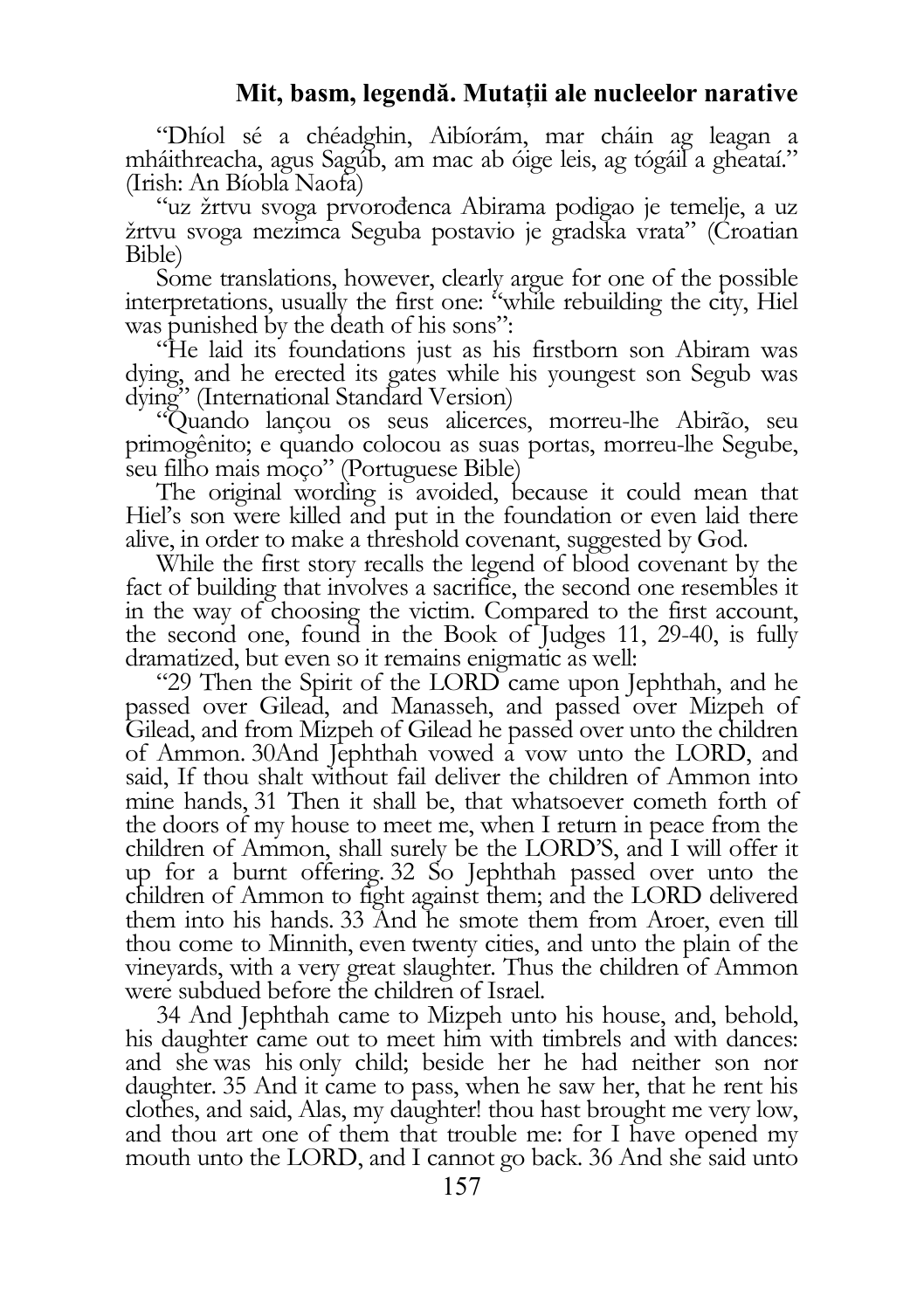him, My father, if thou hast opened thy mouth unto the LORD, do to me according to that which hath proceeded out of thy mouth; forasmuch as the LORD hath taken vengeance for thee of thine enemies, even of the children of Ammon. 37 And she said unto her father, Let this thing be done for me: let me alone two months, that I may go up and down upon the mountains, and bewail my virginity, I and my fellows. 38 And he said, Go. And he sent her away for two months: and she went with her companions, and bewailed her virginity upon the mountains. 39 And it came to pass at the end of two months, that she returned unto her father, who did with her according to his vow which he had vowed: and she knew no man. And it was a custom in Israel, 40 That the daughters of Israel went yearly to lament the daughter of Jephthah the Gileadite four days in a year." (King James Bible)

Before a battle with Ammonites, a Jewish chieftain, Jephthah, makes a vow: if he wins, he will sacrifice the first living thing from his house coming to meet him upon his return. It turns out to be his only child. Seeing her, Jephthah tears his clothes and begins to lament. Surprisingly, his daughter accepts that she will be sacrificed. She only asks him to let her go to the mountains for two months. When she comes back, the father "did with her according to his vow" (v. 39). It is not clearly stated that he kills the girl. However, the form of sacrifice is clearly defined in the vow: this living thing would be the Lord's and would be offered up for a burnt offering  $(v. 31)$ . It is obvious that this had to be a blood sacrifice – a ritual slaughtering and burning. Some translators of the Bible modify this passage (v. 31) by changing the preposition "and" to "or" (even some literal translations):

"'If Thou dost at all give the Bene-Ammon into my hand — 31 then it hath been, that which at all cometh out from the doors of my house to meet me in my turning back in peace from the Bene-Ammon — it hath been to Jehovah, or I have offered up for it — a burnt-offering.'"(Young's Literal Translation)

It permits an alternative to the blood covenant: or the first living thing would be sacrificed, or it would be replaced by a burnt offering (of an animal). In other words, according to the rabbis Kimhi and Gershom (Hirsch E.H. et al., 1906) Jephthah would have resorted to this solution, saving his daughter by keeping her in seclusion, and making a burnt offering instead. However, the original text and also the Septuagint version use "and", not "or".

Besides, Jephthah's vow is usually considered as an abnormal, desperate move. The Bible does not contain any mention regarding the reason of rebuilding Jericho by Hiel-Hozan – whether it was the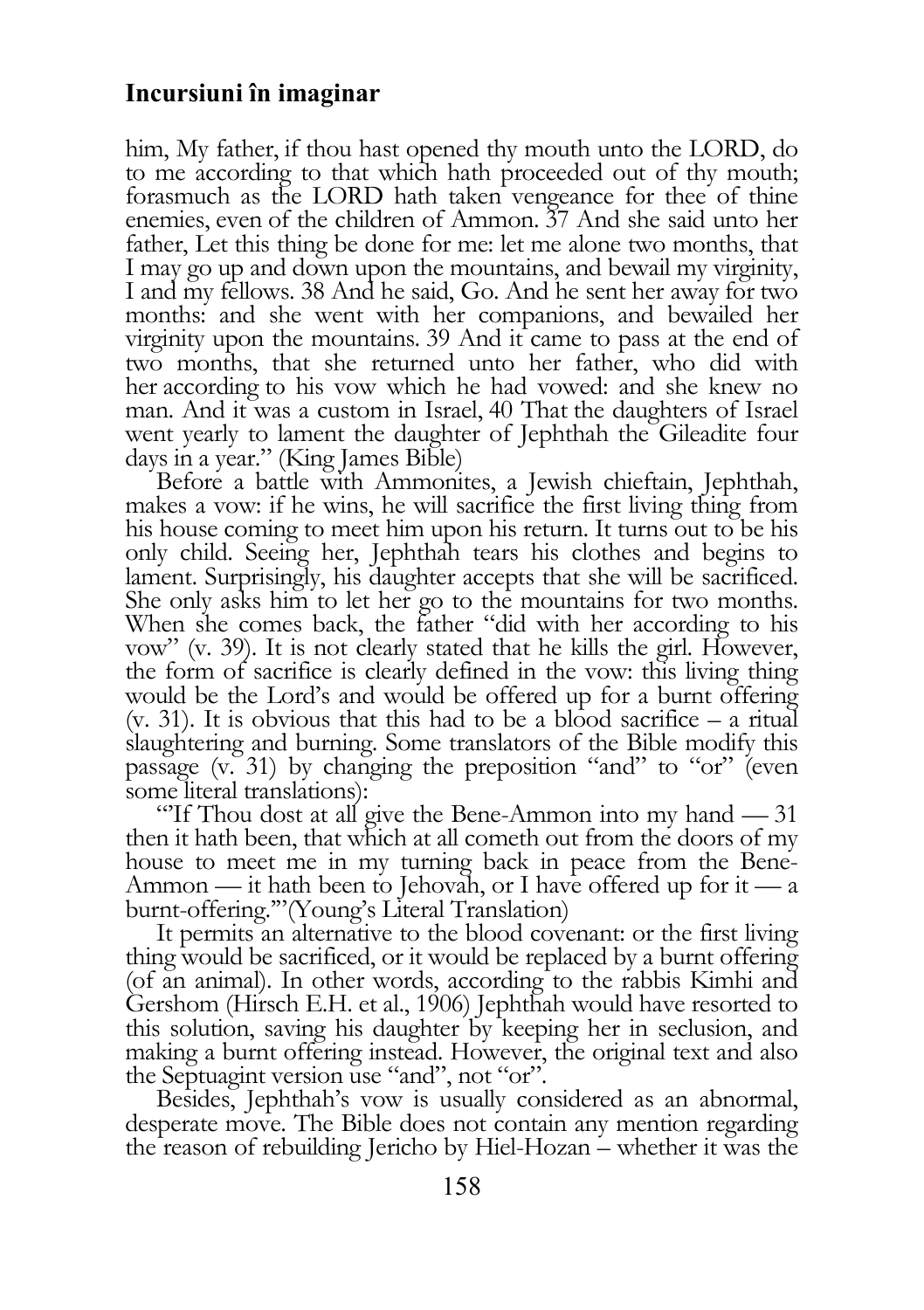desire for fame or richness, his king's order or something else, but as far as Jephthah is concerned, he was determined to defeat the enemy, because his whole future depended on this. A victory over Ammonites represented for him, as an illegitimate son exiled by his half-brothers, the only chance to come back to his land and moreover, to rule there, according to the promise made by the elders. Therefore he was ready to sacrifice whatever he had. But actually this vow was not anything unusual and could be inspired by Jahveh himself, whose spirit had come upon Jephthah  $(v. 29)$ , as such sacrifices were foreseen by law (cf. Leviticus 27).

#### ARGEȘ – THE ROMANIAN BALLAD

The creation of the world through sacrifice being a generally accepted archetype, folk legends and ballads in which man, through a mimetic act of creation, repeats the initial godly creationresults as a consequence. Moreover, according to Eliade, the folk mentality retains the individual only to the extent to which this is integrated into an impersonal category, as long it loses its authenticity and reintegrates into the archetype form. Moreover, an event can give birth to a certain folk creation, ballad or legend, only to the extent to which it integrates perfectly into an archetypal frame (Eliade, 2007: 150-151), and thus satisfies the need for the absolute. Moreover, man cannot create anything fully accomplished but with his life. Unlike God, who is the only one who can create without diminishing his own being, according to Eliade, man has to give his creation a soul with his own hands, with the price of his own life, or of another's (Eliade, 2007: 163). That is why anything that is newly created is dangerous because it is dead, it does not have a life, and it hungers for one. It will become harmless only when it has acquired a life and a soul. This explains the numerous sacrificial rites required for different constructions all over the world or for various creations, starting with the religious sacrifices, probably most large in number to the blood covenant that aims at establishing an indestructible relation between two people (either chieftains or two people about to get married to various other forms of sacrifice – some more literal, some more metaphorical1. It is not surprising that the constructing ritual would have included a sacrificial rite almost everywhere, especially in the European space, whether it was about building bridges (the Balkan version of the myth, and probably the most productive) or castles in the German,

 $\overline{a}$ 

<sup>1</sup> Very numerous examples are given both by H. Tray Trumbull in his two extensive books 'The Blood Covenant' and 'The Threshold Covenant' and by Mircea Eliade in Mesterul Manole.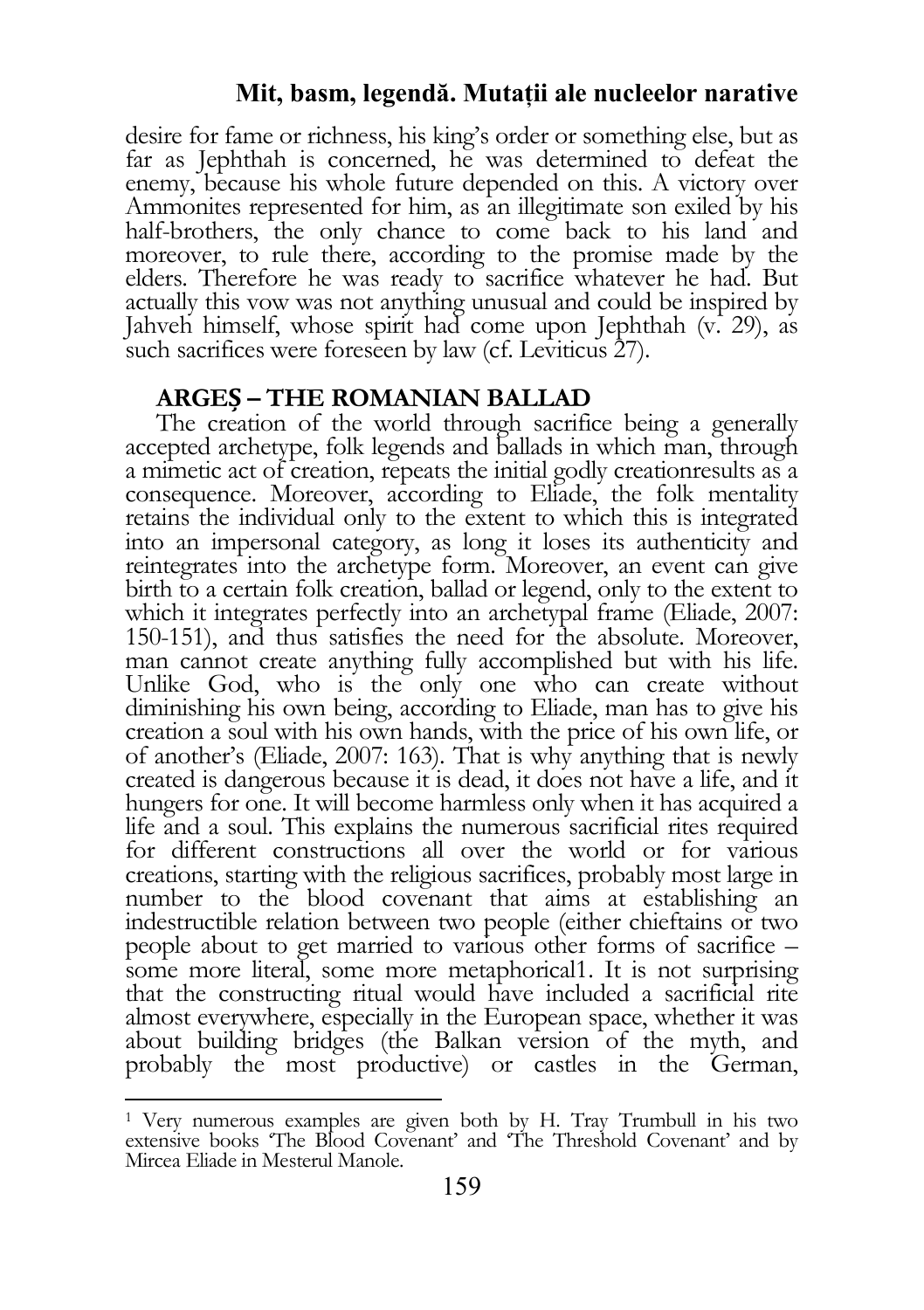Scandinavian and Welsh spaces or in Georgia, a town in Lithuania, a monastery/church in Southern Romania, the latter being singular in the paradoxical meeting between the idea of human sacrifice and a Christian building i.e. a church.

This paradoxical aspect might be explained through the juxtaposition between the idea of the temple and building, and that between the threshold as archaic altar and temple/building. In short, the monastery in the Romanian ballad might be just a continuation of the old religious and Biblical temple, hence the contradiction might be eliminated in this way.

The Balkannarrative runs as follows: a group of masons decide to build either a bridge or a monastery, but whatever they build during the day crumbles, and is undone during the night. The only solution seems to be a human sacrifice, more specifically the walling in of one of the masons' wives or sisters in the stonework of the building. The woman whose sacrifice helps the construction of the bridge, or of the monastery of Argeș, Walachia in the Romanian version, is the wife of the master mason, who is also carrying his unborn baby:

Up he raised the wall To gird her withal; Up the wall did rise To her ankles nice, To her bonny thighs. While she, wellaway, Creased her laugh so gay, And would pray and say, "Manole, Manole, Good master Manole! Have done with your jest, 'Tis not for the best. Manole, Manole, Good Master Manole, The wall squeezes hard,

My frail flesh is marred." (Dumitrescu-Bușulenga, 1976)

Thus, the ongoing built monastery, dead in its essence because it is the result of the work accomplished by the hands of man, could stand only through what Trumbull calls the soultransmigration(Trumbull, 1898: 305). Thus the soul of the sacrificed woman and unborn child would be transferred into the body of the construction, the monastery, and it could live having now a life of its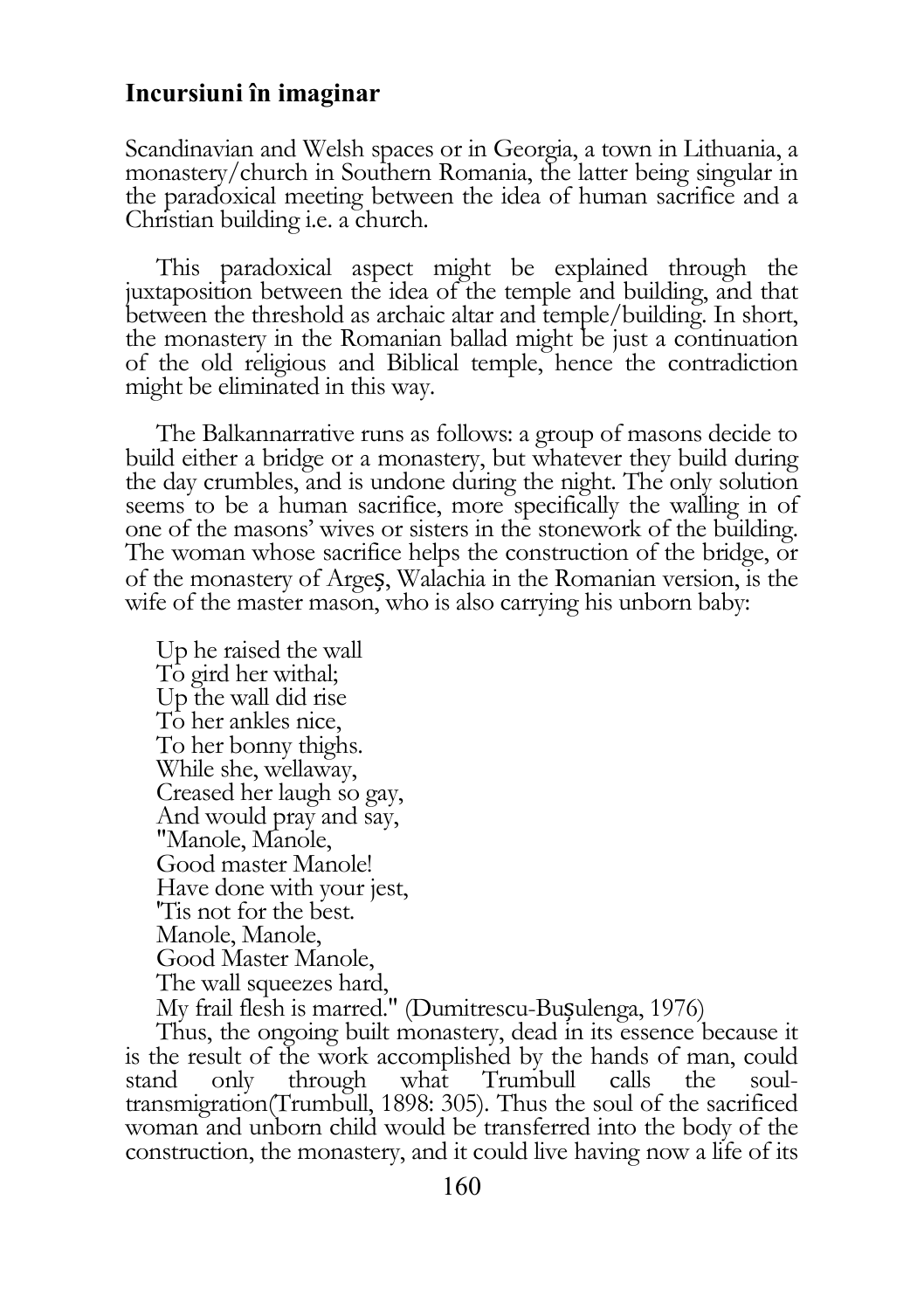own. This can only happen as the death of the sacrificed person is a sudden one, which prevents life from being fulfilled at an earthly level, while it triggers off, through the force of its death, the force of creation, defined, above all, by meaning. Moreover, changing the perspective, we can also state that the sacrificed woman continues to live on a different level in perfect accord with what Mircea Eliade calls the ethics of reintegration1, i.e. while she leaves behind the humanly body and receiving an architectonic body, she stays in the same spiritual horizon of the cosmogonic myths and the metaphysics they imply:

"Manole, Manole, Good master Manole! The wall squeezes hard, Crushed is now my heart, With my life I part!" (Dumitrescu-Bușulenga, 1976)

On the other hand, Master Mason Manole cannot integrate himself in the same cosmic order as his wife or child unless he himself dies violently. As it often happens in folkloric literature, myths as well as archetypes and symbols are syncretic. The Romanian ballad is relevant in this case. The myth of construction which requires a human sacrifice meets with the Icarian myth. The prince who orders the construction of the monastery, when asking the masons whether they could ever build another one just as beautiful, when he receives a positive answer from them, decides to take away the scaffolding, and leave them to rot under the sun on the roof of their own creation. They decide to make wooden wings and fly down from the top. Just when he was about to fly down, Manole hears his wife's voice crying from within the walls, and then jumps down and meets his death in a violent way as well. The violence of his death gives birth to a well –the sign that his life has also been made meaningful. As Mircea Eliade puts it, each and every death represents a modality of reintegration (Eliade, 2007: 194), moreover, each violent death represents a form of creation. Thus only through just a similar violent death could Manole be reintegrated into the Anthropo-cosmos with his wife:

"Manole, Manole, Good master Manole, The wall weighs like lead, Tears my teats still shed,

 $\overline{a}$ 

<sup>1</sup> Eliade, p. 210.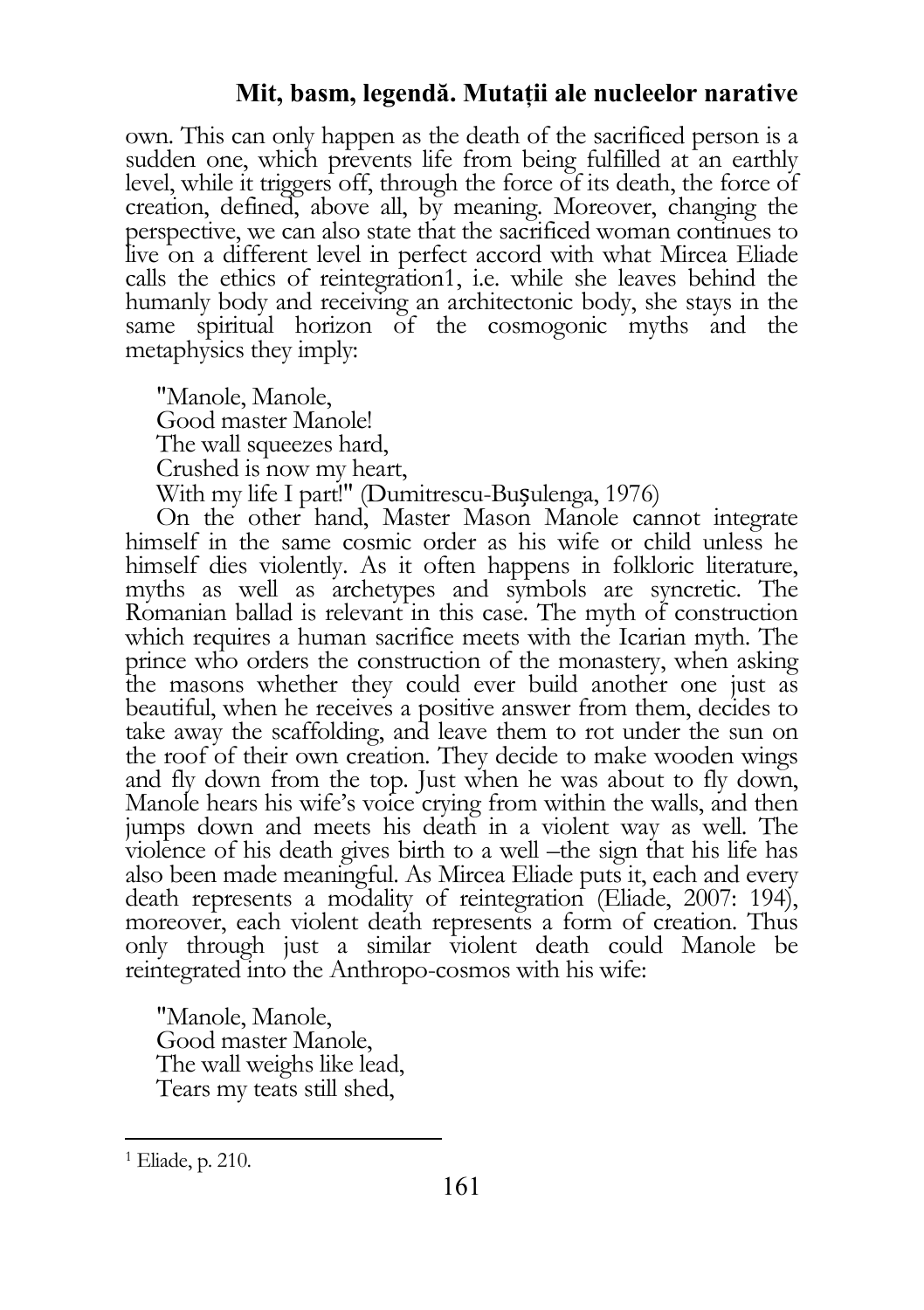My babe is crushed dead, Away my life's fled!" As Manole heard His life-blood did curd, And his eyesight blurred, And the high clouds whirled, And the whole earth swirled; And from near the sky, From the roof on high, Down he fell to die! And, lo, where he fell There sprang up a well, A fountain so tiny Of scant water, briny, So gentle to hear, Wet with many a tear! (Dumitrescu-Bușulenga,1976)

One important element of the myth is the curse which, as we have seen earlier, is present also in the foundation of the city of Jericho. In the case of the Romanian ballad, the curse is represented by the very place chosen by the prince to build up his monastery. What is peculiar is that the prince searches for a doomed and cursed location, as if to tame it. Here it is what the prince asks a young shepherd whom he meets:

'Didst thou hap to see Somewhere down the lea An old wall all rotten, Unfinished, forgotten, On a green slope lush,

Near a hazel brush?' (Dumitrescu-Bușulenga, 1976)

Consequently, in such a situation we have an explanation for the crumbling of the walls every night and for the need of the construction for a human sacrifice. Interestingly, a similar motif of a cursed place is to be found in a romantic work by Polish poet Adam Mickiewicz,Dziady, translated into English as Forefathers' Eve. In this case, even if we no longer have an anonymous text, the influence of folk literature upon the Romantic writers, and implicitly on Mickiewicz is already well-known, so we can assume its folkloric source. The narrative in the Polish text refers to the construction of Saint Petersburg under Peter the Great:

"Tu grunt nie daje owoców ni chleba, Wiatry przynoszą tylko śnieg i słoty;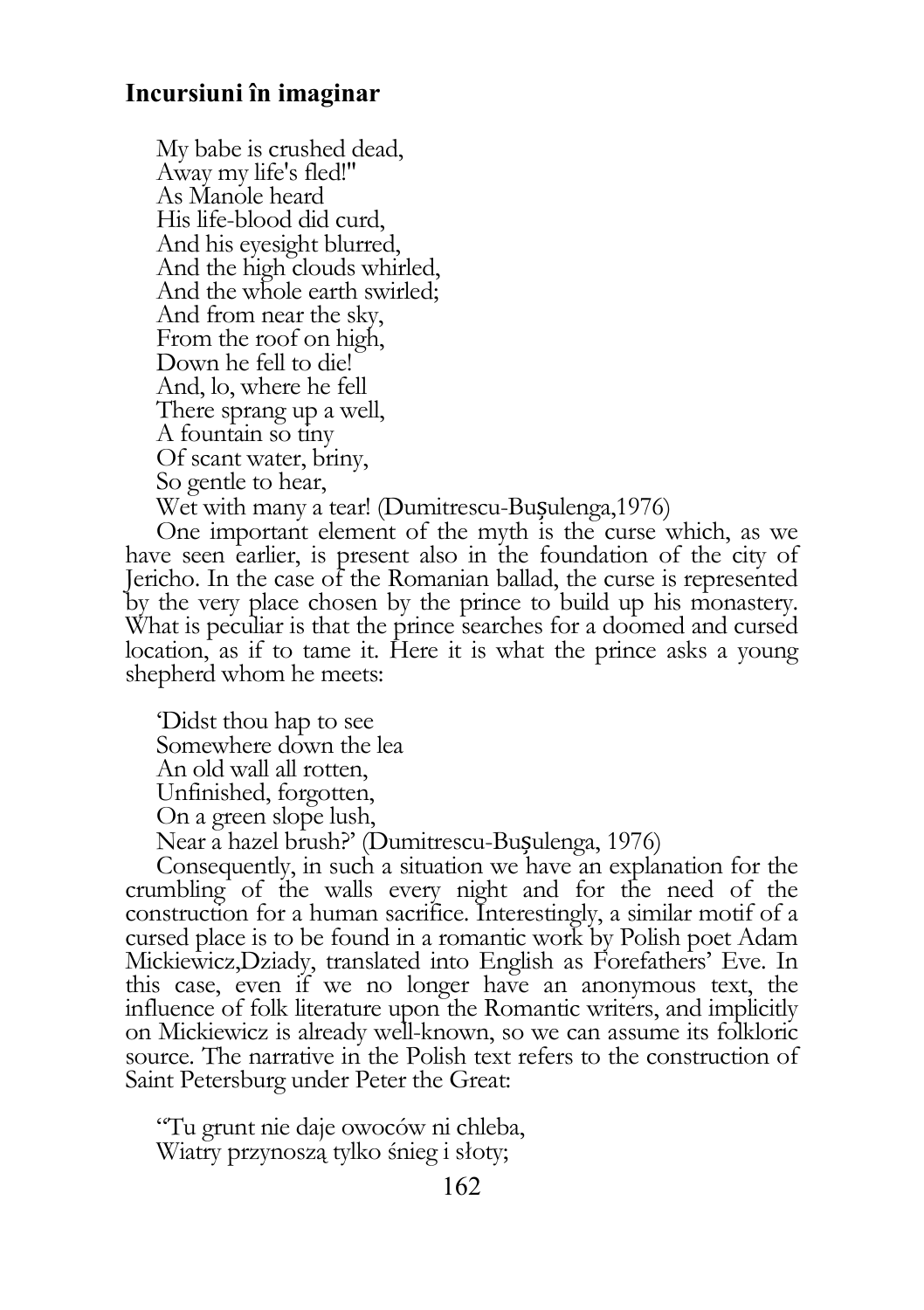Tu zbyt gorące lub zbyt zimne nieba, Srogie i zmienne jak humor despoty. Nie chcieli ludzie; — błotne okolice Car upodobał, i stawić rozkazał, Nie miasto ludziom, lecz sobie stolicę: Car tu wszechmocność woli swej pokazał.

W głąb ciekłych piasków i błotnych zatopów Rozkazał wpędzić sto tysięcy palów I wdeptać ciała stu tysięcy chłopów. Potem na palach i ciałach Moskalów Grunt założywszy, inne pokolenia Zaprzągł do taczek, do wozów, okrętów, Sprowadzać drzewa i sztuki kamienia Z dalekich lądów i z morskich odmętów."(Mickiewicz, 1860)

[The soil here does not produce fruit nor bread, winds bring only snow and rain; the sky here is either too hot or too cold, harsh and changeable as the mood of a despot. People did not want to live here, but the tsar liked this muddy place and ordered to build there, instead of a city for people, a capital for him, thus showing his omnipotence.

He ordered to throw one hundred thousand poles and one hundred corpses of peasants in shifting sands and marshes. And after laying the foundation on poles and bodies of Russians, he yoked the others to wheelbarrows, carts and ships, making them to bring wood and stone from distant lands and the depths of the sea.<sub>11</sub>

As the place chosen by the tsar for his future capital was very marshy and muddy, it had to be consolidated. During building tens of thousands of serfs died. Of course, they were not killed on purpose, but their corpses were left there serving as foundations. However, the literal reading of this passage still gives a shivering impression, and evokes the motif of life sacrifice securing the durability of the construction.

#### DEVA – THE HUNGARIAN BALLAD

The Hungarian ballad, on the other hand, very similar to the Romanian and Balkan ones, tells the foundation legend of the fortress in Deva, Transylvania, Romania. Circulated under one of

 $\overline{a}$ 

<sup>1</sup> Adam Mickiewicz, fragment above, our translation.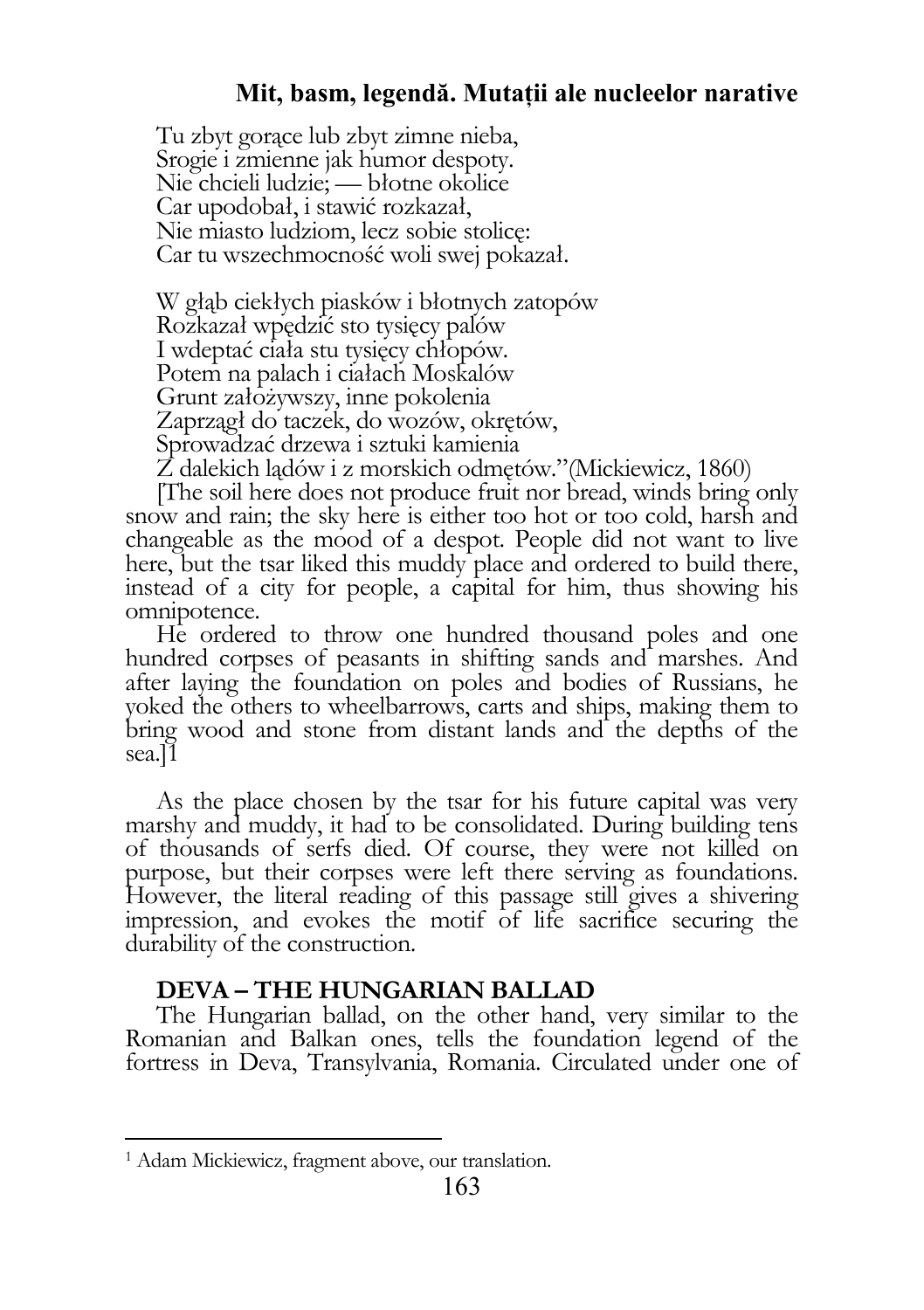the two titles 'Mason Kelemen's Wife' or the 'The Walled-in Wife'1, beyond specific small differences (there are 12 masons, not 10, the presence of the servant who is trying to prevent the wife from going to the building site as she can foretell an unfortunate event) registers a very specific peculiarity unknown in the other versions of the myth and deviating from the established pattern: the wife to be sacrificed will not be walled-in alive, but first burnt, while afterwards her ashes will be mixed with the mortar, and used for the sustainability and durability of the walls.

The verses run as follows:

"Că noi lege pus-am, lege c-om zidi Prima soțioară care va veni. Frumușel om prinde-o-n foc o vom zvârli Și cu var cenușa i-om învălui, Numai astfel zidul nu s-a prăbuși Și-n argint și aur plata vom primi."(Ciocian, 2010)

[Because we made an oath, an oath that we'll build up/the first wife who will arrive/ We shall catch her and we shall throw her into the fire/ And we shall mix her ashes into the mortar/ And only this way will the walls stand/ And we shall receive our reward of gold and silver].

The violence of the wife's death is obvious as well as the particularity of the sacrifice. Hence the question regarding its origins and meaning. According to Morris Jastrow et al., the burnt offering was the highest form of immolation because 'the Deity, being invisible, would be most suitably entertained by a more ethereal form of nourishment than solid food.' (Jastrow et al., 1906)Consequently, the burning of the wife's body onto the construction site emphasizes even more the identification of the cornerstone with the altar. This is thus only the first stage of the sacrifice process, the second being mixing her ashes with the mortar which would enable the soul transmigration from one material form to another, from the ashes to the building.

 $\overline{a}$ <sup>1</sup> We have used the Romanian translation of the Hungarian ballad used in the article 'Mitul jertfei zidirii' by Maria-Nicoleta Ciocian (2010) (Romanian Journal of Education, Issue 1/3-4, pp. 109-120). This seems to be the only academic text approaching both the Romanian and Hungarian versions, but beyond a simple bringing together of the texts and their symbols and motifs, it does not offer any interpretation or integration of the two versions into a larger context.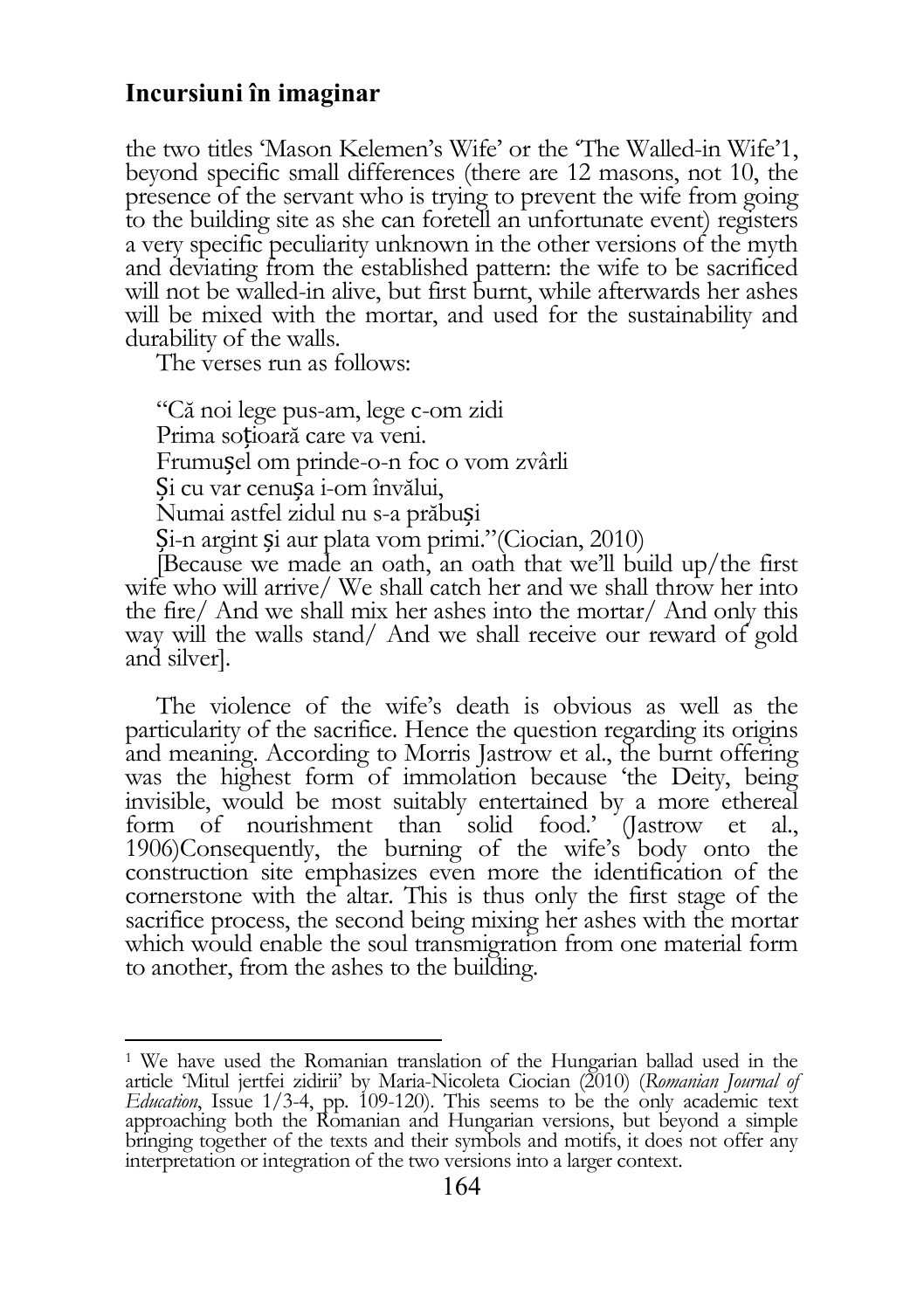One common feature for all versions in the Balkans and in the Hungarian one is the person sacrificed i.e. the woman, in most of them the woman being with child. The presence of the child is more often met in the Balkan and Romanian versions, while in the Hungarian one the child is born, and the mother, when being told her fate, pleads with the masons to let her see the child again, while the child himself, when the mother does not return home, asks the father rather suspiciously about what has happened to her. An interesting and relevant point regarding the sacrifice of a woman for the construction to sustain is made by Trumbull (1896) in his book 'The Threshold Covenant': 'In different languages and among various peoples there is, as already suggested, an apparent connection between the terms, and the corresponding ideas, of "woman" and "door," that would seem to be a confirmation of the fact that the earliest altar was at the threshold of the woman, and of the door.' Apparently, the juxtaposition results from the semantic area in Hebrew, Arabic, Sanskrit, German or Chinese that connects the similarity between the womb of a woman and the door of a building (Trumbull, 1896: 252-256). An interesting and relevant example, given by Trumbull, is a fragment from Song of Songs the reference is illuminating:

'We have a little sister, And she hath no breasts: What shall we do for our sister In the day when she shall be spoken for? If she be a wall, We will build upon her a turret of silver: And if she be a door We will enclose her with boards of cedar.' (Trumbull, 1896: 252.)

The overlapping of symbolism between woman and building seems to be relevant for the myth of construction as met in the Balkan and Hungarian versions, because it is the woman who ensures the creation and meaning to the building, and also gives it her soul. The woman identifies with the solidity, wonder, creation and meaning that a building can have so it is the woman who is needed for sacrifice. An important aspect is also that it cannot be any woman, but a related person to one of the masons, because the sacrifice is also a self-sacrifice. It is the creator who must give life to its creation, and if it cannot be his, it must be someone's related to him:

In my sleep meseemed A whisper from high,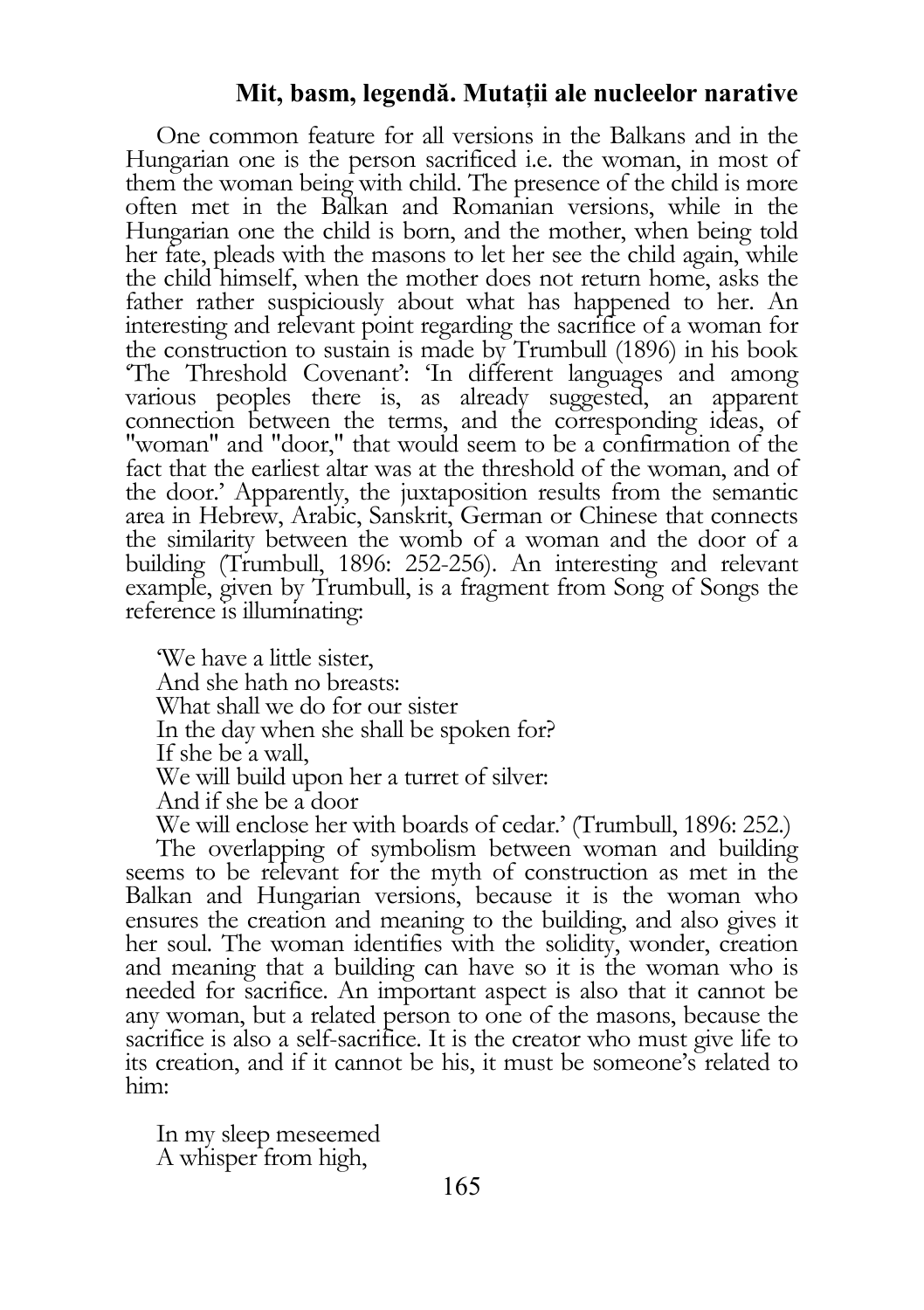A voice from the ski, Told me verily That whatever we In daytime have wrought Shall nights come to naught, Crumble down like rot; Till we, one and all, Make an oath to wall Whose bonny wife erst, Whose dear sister first, Haps to come this way At the break of day, Bringing meat and drink To husband or kin. (Dumitrescu-Busulenga, 1976)

#### DINAS EMRYS –THE WELSH LEGEND

If the Balkan and Hungarian versions require a woman to be sacrificed, in the West European versions of the construction myth, it is normally a child, an orphan to be walled-in. According to Mircea Eliade, especially for the Germanic spaces, the sacrifice of a child on the foundation of a castle, tower or fortress might have been not only an abstract mythological notion but a reality as skeletons of children were often discovered inside these foundations. (Eliade, 2007)1 One case where the child that is to be sacrificed in order for the walls of a fortress to remain standing is to be found in the legend of the fortress of Dinas Emrys in Northern Wales. The legend, as it often happens, is syncretic as it brings in its frame two ancient foundation myths: the sacrificial myth required by the crumbling walls and the myth of the dragon (or great snake) moving under the foundation, and causing for the construction to fall during the night. Out of this syncretism comes out the victorious the latter. The legend, first mentioned in Historia Brittonum and it tells how King Vortingen, who was on the run from his enemies, found a suitable place that would ensure him both visibility upon the surrounding areas and shelter somewhere in Guenet. So the building of a fortress was begun, but surprisingly, all that was built during one day simply disappeared during the night. This happening several

 $\overline{a}$ <sup>1</sup> Eliade, p. 165. Due to its symbolism of youth and return to the beginning of time, rejuvenation and regeneration, children, according to Eliade were sacrificed in different situations either when a king was sick or at time of drought. For all relevant examples, see the whole subchapter 'Copilul' și 'orfanul', pp. 165-171.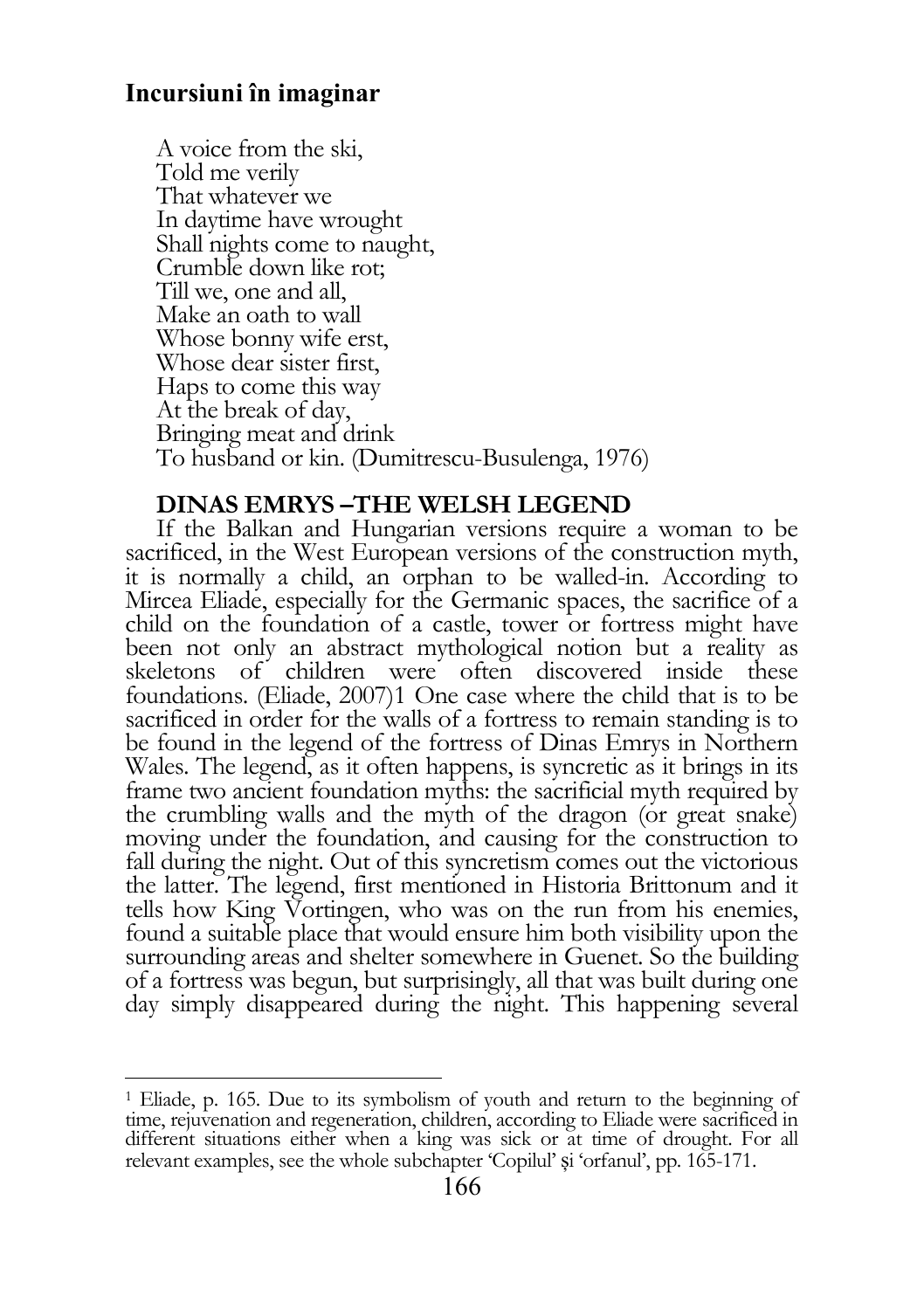times, so Vortingen asked his wise men what to do, ad here is what answer he received:

[...] at illi responderunt: nisi infantem sine patre invenies et occidetur ille et arx a sanguine suo aspergatur, numquam aedificabitur in aeternum.

'They replied, "You must find a child born without a father, put him to death, and sprinkle with his blood the ground on which the citadel is to be built, or you will never accomplish your purpose.' (Vermaat, 1999-2008)

This being said, a child was found and brought to the site to be immolated. Yet, the child spoke to the king and revealed that the cause for the crumbling of the construction were the two dragons fighting under it, in a pool, a white one, and a red one, the former representing the enemies Vortingen was running from, and the latter Vortingen's army and people. Mircea Eliade states that the snake or the dragon which shakes the world, and thus the building sites is actually one ancient myth common to many spaces, from the European to the Asian ones. Moreover, the snake or dragon lies exactly at the centre of the world, and thus each and every construction should be laid exactly on the head of this snake in order to sustain. (Eliade, 2007: 182-183) The child in the Welsh legend says the following to the King, when referring to the pool where the two dragons fight:

[...] regni tui figura tentorium est; duo uermes duo dracones sunt; uermis rufus draco tuus est et stagnum figura huius mundi est. at ille albus draco illius gentis, quae occupauit gentes et regiones plurimas in brittannia, et paene a mari usque ad mare tenebunt […].

[...] The pool is the emblem of this world, and the tent that of your kingdom: the two serpents are two dragons; the red serpent is your dragon, but the white serpent is the dragon of the people who occupy several provinces and districts of Britain, even almost from sea to sea: […] (Vermaat, 1999-2008).

Consequently, this idea is confirmed by the text itself which acknowledges the centre of the world to be guarded by the dragon. Also, the shaking of the world by the dragon (in this case the two dragons) represents an attempt to bring the world to its initial stage, to renew it through a stage of chaos that requires and brings order afterwards. The boy's words are confirmed and thus the sacrifice is avoided in the Welsh legend, and the dragon myth wins either because of its stronger character or/and because of a possible Christian influence that obliterated the sacrificial aspect. The boy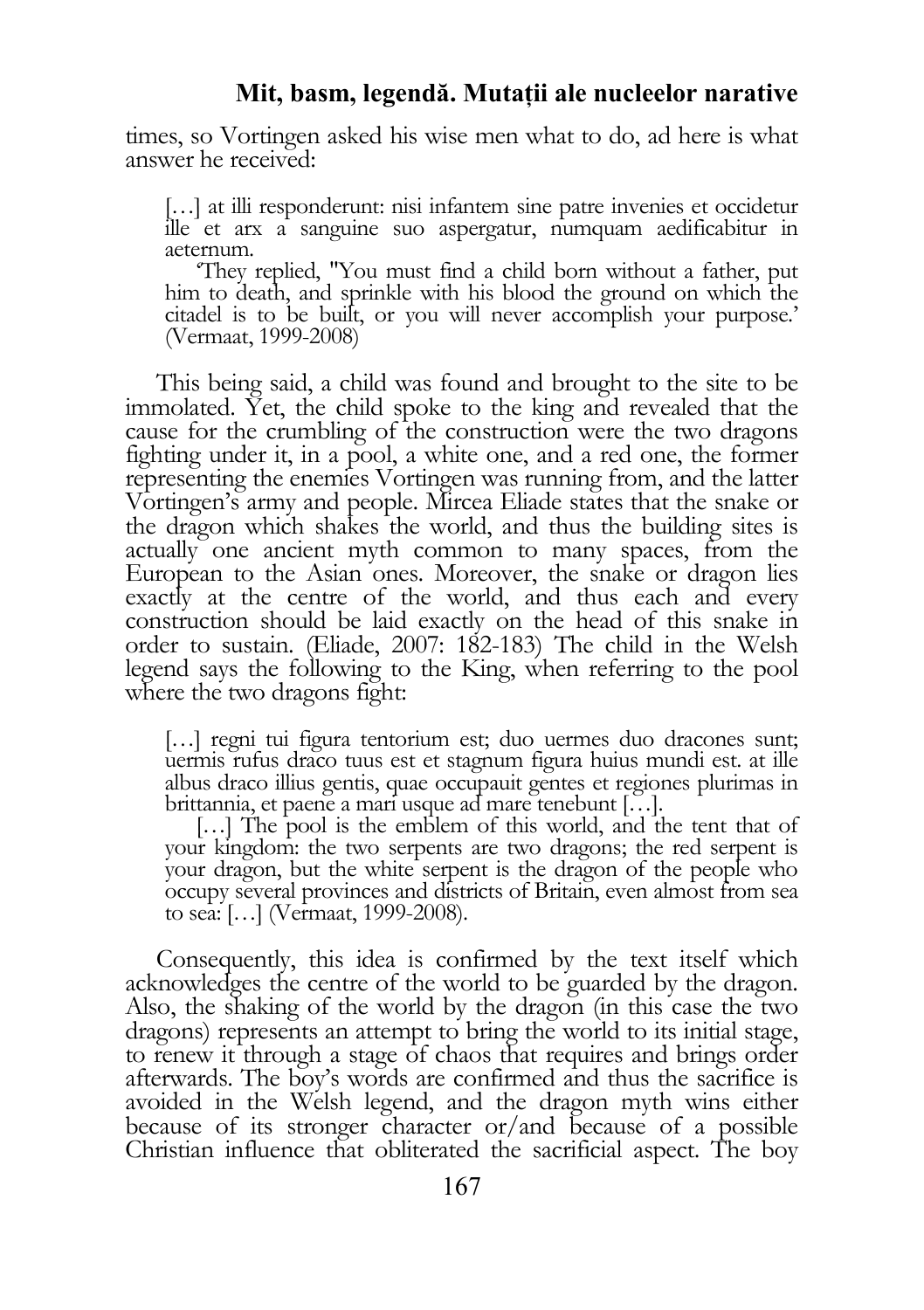who survives in the Welsh legend turns out to be the future legendary Myrddin or Myrddyn Emrys or Myrddyn Ambrosius, while Dinas Emrys would have become his fort. Also the potential sacrificial element in the legend seems to be totally neglected when approached by scholars who favour the emphasis of the symbol of the red dragon because its national value; for example, Jan Morris (2000: 33), one of the most important authors in Welsh culture today, in her book Wales. Epic Views of a Small Country, only focuses upon the matter of the two dragons, the red one and the white one, without actually even mentioning the potential human sacrifice of the legend. We do not know, in the case of the Welsh legend whether avoiding the matter is a Christian influence or just an emphasis of the national elements, the sacrifice elements not having any relevance in this sense.

#### SURAMI – THE GEORGIAN LEGEND

If in the Welsh legend, the sacrifice is eliminated in favour of another myth, the Georgian legend about the Surami fortress causes another unusual change in the pattern, and that is the transformation of the sacrifice into a self-sacrifice. The Georgian legend, acknowledged to be very old, is mentioned only briefly by a German traveller in Giorgia, Baron Haxthausen in his travelogue entitled: Transcaucasia. Sketches of the Nations and Races between the Black Sea and the Caspian (1854: 156), mentions of the fortress Suram (Surami), which, built by Pharnadjan two centuries before the birth of Christ, required a young man to be built in the walls of the construction as what was built during the day kept on falling during the night. Baron Haxtan mentions a Georgian folk song which he heard which recites the conversation between the mother who can still hear the cry of her son from within the walls. There is no other recording of the legend except for the novel written bya Romantic writer in the 19th century, Georgia, which recounts the legend of the Suram fortress because, unfortunately, in the case of a very rich pre-Christian Georgian literature, most of it 'seems to have been destroyed as Georgia underwent major religious and cultural transformations following the spread of Christianity.'(Mikaberidze, 2007) Daniel Chonkadze, in his novel Suramis tsikhe (1859-1860) (The Surami Fortress), tells the following story: Durmishkhan is a serf freed by his master. Now, he has to buy the freedom of his lover Vardo to marry her. He leaves his land and encounters a merchant named Osman Agha who tells his story. He was born a serf named Nodar Zalikashvili. After he had lost his mother due to his master's cruelty, he killed his master, fled, and embraced Islam to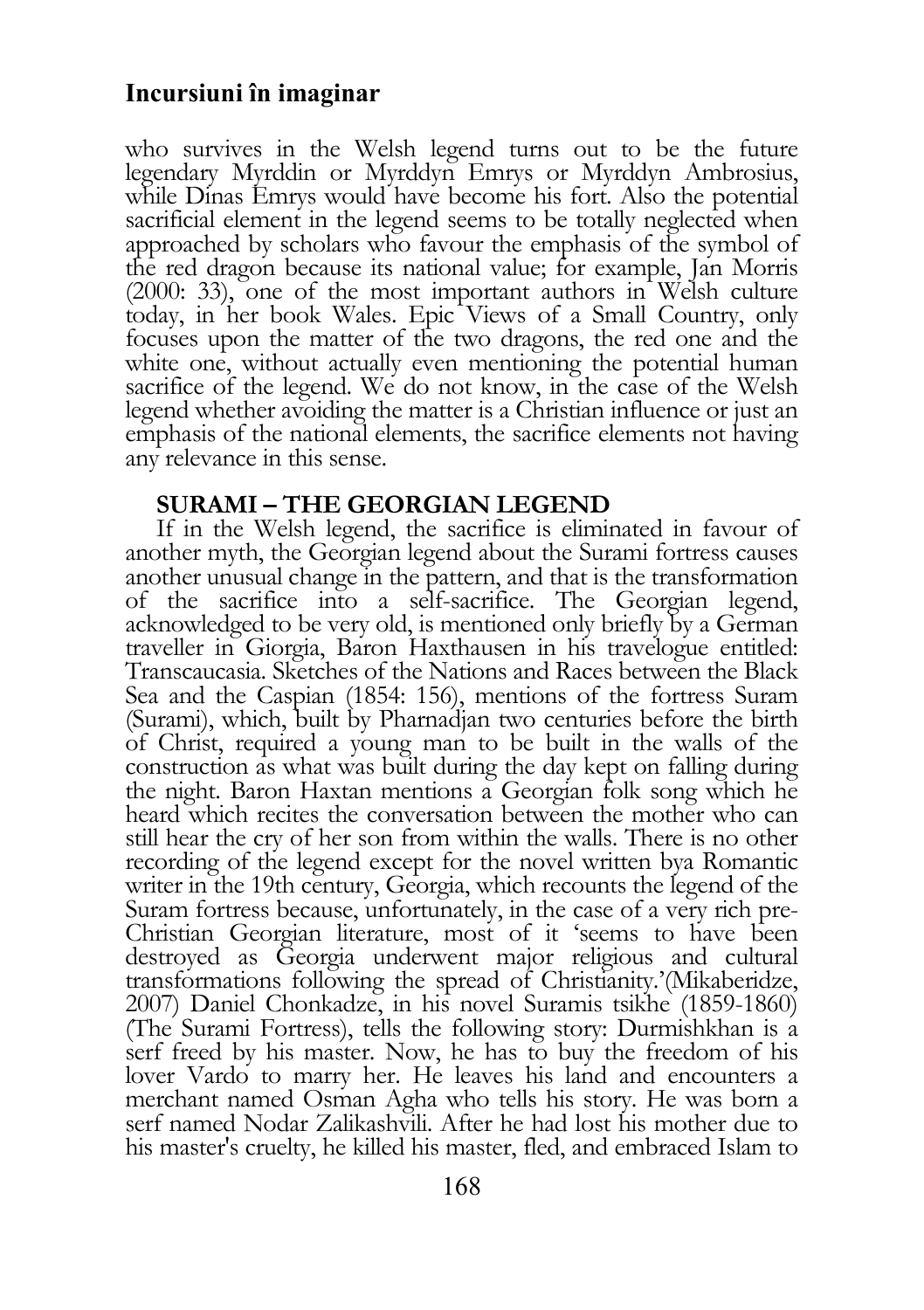avoid persecution. Durmishkhan now starts to work for Osman Agha and marries another woman, who gives birth to a boy named Zurab. Meanwhile Vardo becomes a fortune teller. Osman Agha leaves his trade to Durmishkhan and converts to Christianity. In a dream a group of Muslims kill him for being a murtad. Zurab grows up and starts to work with his father. Durmishkhan, having converted to Islam, has become a stranger to his land and people. Georgia comes under the threat of Muslim invaders and the king gives orders to bolster all fortresses in the country. However, Suram Fortress continues to crumble. Durmishkhan returns to Muslim territory. King's men come to Vardo the fortune teller to have her solve the mystery of Suram Fortress. Vardo tells that a blue-eyed young man of the country must be bricked up alive in order for the fortress to stand. Zurab sacrifices himself to save his country and its Christian faith (Kalandarishvili, (2012). In spite of the possible Christian and national influences brought along by the religious and political development of Georgia, and due to the tensions caused by this, the change of the sacrifice into a self-sacrifice that occurs in this Georgian version is more than meaningful and interesting, in a way, adding a paradoxical aspect to the myth: self-sacrifice is thus both new and old. The legend which might have fitted initially into the more general pattern of sacrifice, might have changed into selfsacrifice under the influence and model brought along by Jesus Christ. This might add as a new development; on the other hand, as we have seen initially at the beginning of this article, in its newness the myth comes round back to its initial starting point, because Christ, through his sacrifice, repeats the cosmogonic myth in which the world is created through the sacrifice of a god or saint, and thus, the Georgian version rebuilds this archetypal structure of regenerating the world out of a primordial chaos. Additionally, as it might have been the case with the Romanian ballad, the Georgian might have retained the old Biblical identification between the building and the city that is valid in the case of the rebuilding of Jericho.

One of the most impressive and, at the same time, archaic forms that the Georgian myth took in contemporary art is Serghej Parajanov's film The Legend of the Surami Fortress (1985), which qualifies the sacrificial myth of construction as a living myth, to use again Eliade's terminology (Eliade, 2007), yet with a slightly different meaning, because he applied the term to archaic times. The approach in Parajanov's film echoes, through the archetypal vision of the director, an archaic world where each and every one of its element is carrying a deep symbolism, which render a world full of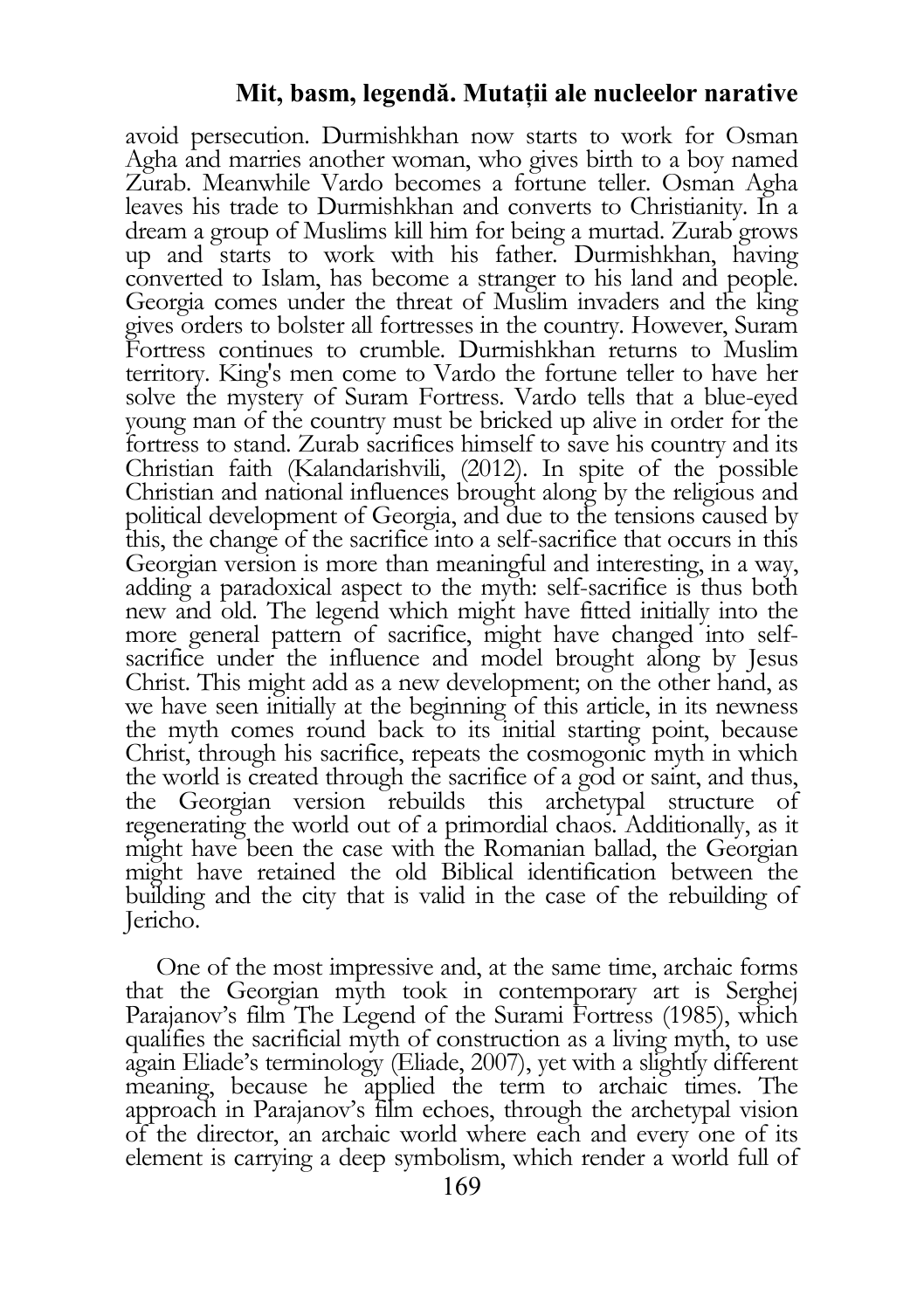the primordial mystery. Moreover, even if in the Georgian legend, there seems a double course to be folding and unfolding the narrative  $-$  a mysterious one which causes the walls to fall, and a second one arisen from the destiny of the sorcerer who is left behind by her lover, she being the one to announce the death of his son. Yet she is merely the voice of destiny, and she does not have a will of her own. So the reply in the film, at the end of the movie is illuminating in this sense, because it shows both the way Zurabi's soul transmigrated into the stone body that will host him, and that his death means actually eternal life in another plan, the metaphysical, the cosmic one:

When you were a child, I made for you a small blue blanket because you were also my child. I sent you to death. Please forgive, me. But this was not revenge. You've become eternal, my child, my son! (Parajanov, 1986)1

#### CONTEMPORARY ECHOES

A living myth would definitely be a myth that is continually folding and unfolding, changing its complementary elements, but never its structure. In the case of the sacrificial construction myth, the myth has smoothly entered preserved itself taking metaphysical forms in modern literature, and culture.

Albania, Ismail Kadare, The Three-Arched Bridge, (1978), novel Romania, Lucian Blaga, the play 'Master Manole' (1927) theatre play

Georgia – Daniel Chonkadze, in his novel Suramis tsikhe (1859- 1860)

the two films Suram fortress (1922), directorIvane Perestiani and The Legend of the Suram Fotress, Serghej Paradjanov (1985)

Wales – Diarmuid Johnson (2010), Pont-ar-Daf (Bridge on the River Taf)

#### **CONCLUSIONS**

Several conclusions can be drawn at the end of our analysis:

The human history, from its very early beginnings until today has been defined by sacrifice in all creating attempts. The development of sacrifice was from human sacrifice, then animal sacrifice, until

 $\overline{a}$ <sup>1</sup> Parajanov, Surami Fortress, http://www.trilulilu.ro/video-film/legenda-fortaretei -suram-1986-2-2-ro-sub-paradjano.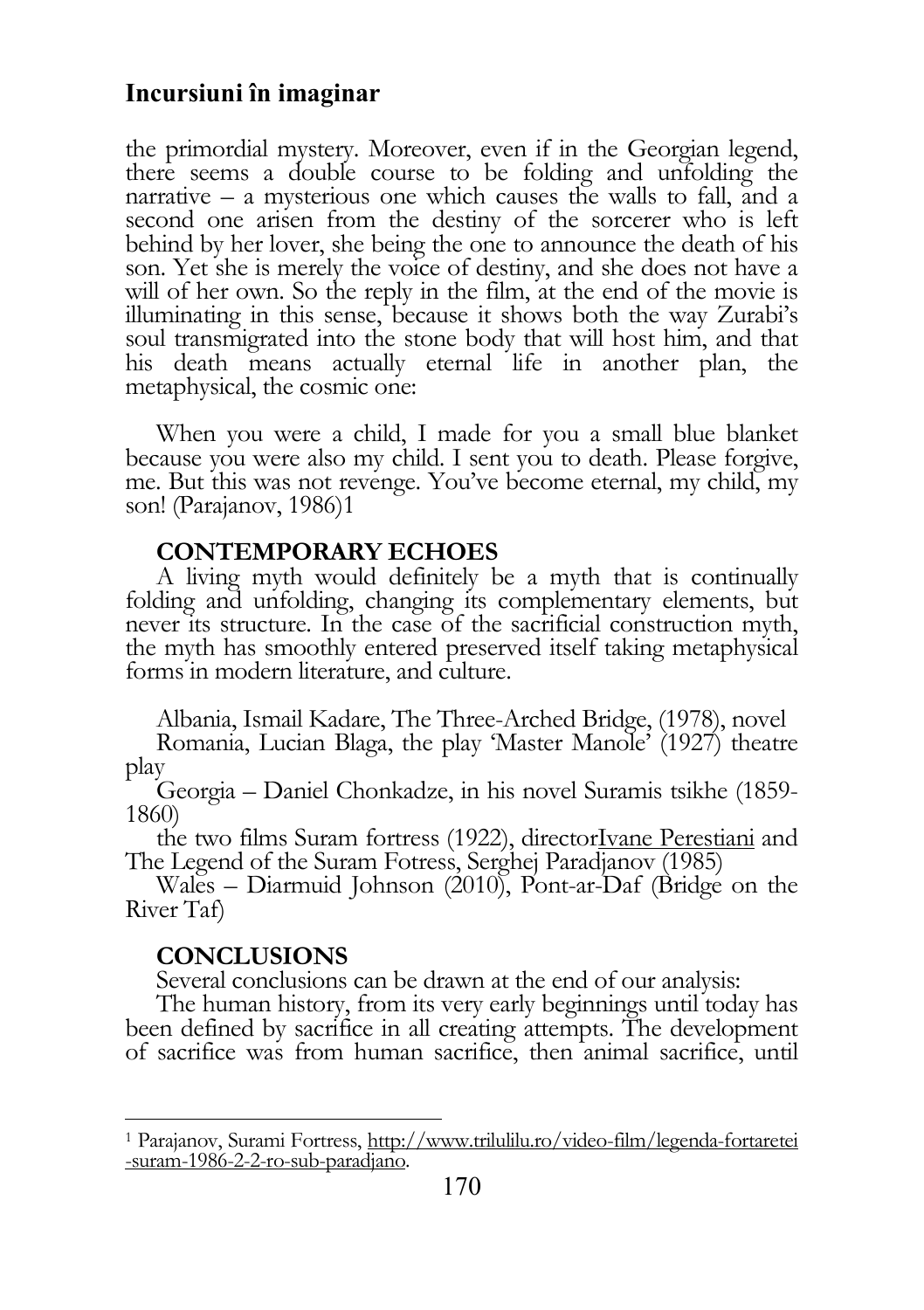very recently, the symbolical sacrifice which Christianity preserves in itself today.

The two covenants – the blood covenant and the threshold covenant are defining for the development of the relation between man and the absolute, both edifying through the impact of their expression in the Old Testament, and its development in translations

The need for man to adopt what Lucian Blaga (1969: 261-396). has named in his philosophy 'the creative destiny' (*is inherent in*) man's life, and his need for the absolute will always find a form of expression, while the mythological one will always find a selfrenewing and meaning-producing mechanism

In an apparently contemporary world, void of mystery, myth, and meaning, the research and revisitation of the different forms of this myth has taken in time and in different spaces will not lead to finding possible answers for the myth itself (that is hardly recommendable because of its uselessness), but to a better understanding of one another and one another's culture. And then, quoting a Scottish poet, 'be content with silence'.

#### References:

BLAGA, L. (1969). Trilogia culturii. București: Editura pentru Literatură Universală.

CIOCIAN, M.N. (2010). Mitul jertfei zidirii, Romanian Journal of Education, Issue 1/3-4, pp. 109-120, http://dppd.ubbcluj.ro/rojed/articol1 34 12. pdf, retrieved on June, 15th, 2015.

DUMITRESCU-BUȘULENGA, Z. (ed.) (1976). Meșterul Manole, designed by Emil Chendea, Albatros Publishing House,<br>Bucharest.http://www.tkinter. smig.net/romania/MesterulMano smig.net/romania/MesterulMano le/index.htm, retrieved on June 7th, 2015.

ELIADE, M. (2007). Meșterul Manole. Studii de etnologie și mitologie, Cluj-Napoca: Eikon Publishing House.

Haxthausen, (1856). Transcaucasia. Sketches of the Nations and Races between the Black Sea and the Caspian, 'London: Chapman and Hall, Piccadilly, 1854.

HIRSCHE. H. et al., Jephthah, Jewish Encyclopedia. The unedited full-text of the 1906 Jewish Encyclopedia, http://www.Jewish encyclopedia.Com/ articles/8584-jephthah, retrieved on June, 15th, 2015.

JASTRO M. et al.,(1906). Burnt Offering, Jewish Encyclopedia.The unedited full-text of the 1906 Jewish Encyclopedia, http://www.jewishencyclopedia. com/articles/3847-burnt-offer ing, retrieved on June, 15th, 2015.

KALANDARISHVILI, A. (2012). Translations from Georgian into Czech, 1916-2012. A study by the Next Page Foundation in the framework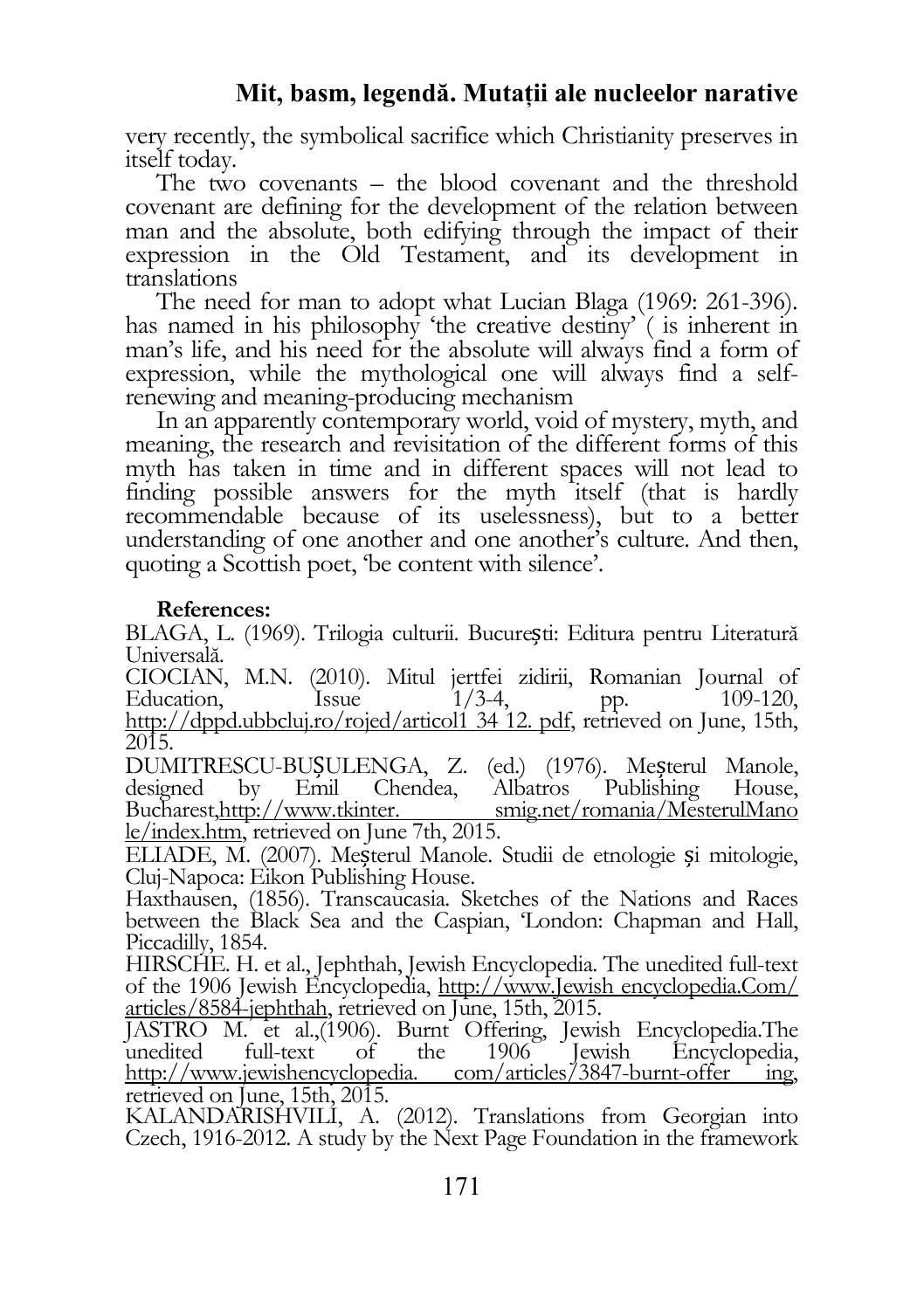of the Book Platform project, http://www.Euroeastculture.eu/struct\_file.php? id\_a=624, retrieved on June 7th, 2015.

MICKIEWICZ, A. (1860). Dziady, part III, "Ustęp: Petersburg", v. 25-32, http://literat.ug.edu.pl/dziadypo/0013.htm, retrieved on June 7th, 2015.

MIKABERIDZE, A. History of the Georgian Literature, Historical Dictionary of Georgia (2007), http://rustaveli.tripod.Com/ lithistory.html, retrieved on June 7th, 2015.

MORRIS, J. (2000). Wales. Epic Views of a Small Country, London: Penguin.

OIȘTEANU, A. (2004). Ordine și haos. Mit și magie în cultura românească, Iași: Polirom.

PARAJANÓV, S. (1986). Surami Fortress, http://www.trilulilu.ro/ video film/ legenda-fortaretei-suram-1986-2-2-ro-sub-paradjano.

TRUMBULL, H. T. (1898). The Blood Covenant. A Primitive Rite and Its Bearings on Scripture, Philadelphia: John D. Wattles & Co.

TRUMBULL, H. T. (1896). The Threshold Covenant. The Beginning of Religious Rites, New York: Charles Scribner's Sons.

VERMAAT, R. (1999-2008). Dinas Emrys: Vortigern and Ambrosius, http://www.vortigernstudies.org.uk/artwho/ dinas2.htm, retrieved on June 7th, 2015.

#### Various Translations of the Bible:

American Standard Version, http://biblehub.com/nasb/1 \_kings/16.htm, retrieved on June 7th, 2015.

Biblia Sacra Vulgata, http://biblehub.com/multi/1\_kings/16-34.htm, retrieved on June 7th, 2015.

Brenton Septuagint Translation, http://www.ellopos.net/elpenor/greektexts/septuagint/chapter. asp?book=6&page=6, retrieved on June 7th, 2015.

Bulgarian Bible, http://biblehub.com/multi/1\_kings/16-34.htm, retrieved on June 7th, 2015.

Croatian Bible, http://biblehub.com/multi/1\_kings/16-34.htm, retrieved on June 7th, 2015.

English Standard Version, http://biblehub.com/1\_kings/16-34.htm, retrieved on June 7th, 2015.

French Bible: Louis Segond Version, http://biblehub.Com /1 kings/16-34.htm, retrieved on June 7th, 2015.

Irish Bible: An Bíobla Naofa (2000), An Bíobla Naofa, An Sagart, Maigh Nuad, p. 315.

International Standard Version: http://biblehub.com/1\_ kings/16-34.htm, retrieved on June 7th, 2015.

King James Bible, http://biblehub.com/multi/joshua/6-26.htm, retrieved on June 7th, 2015.

Portuguese Bible, http://www.ccel.org/ccel/bible/pt.iKgs.16. html, retrieved on June 7th, 2015.